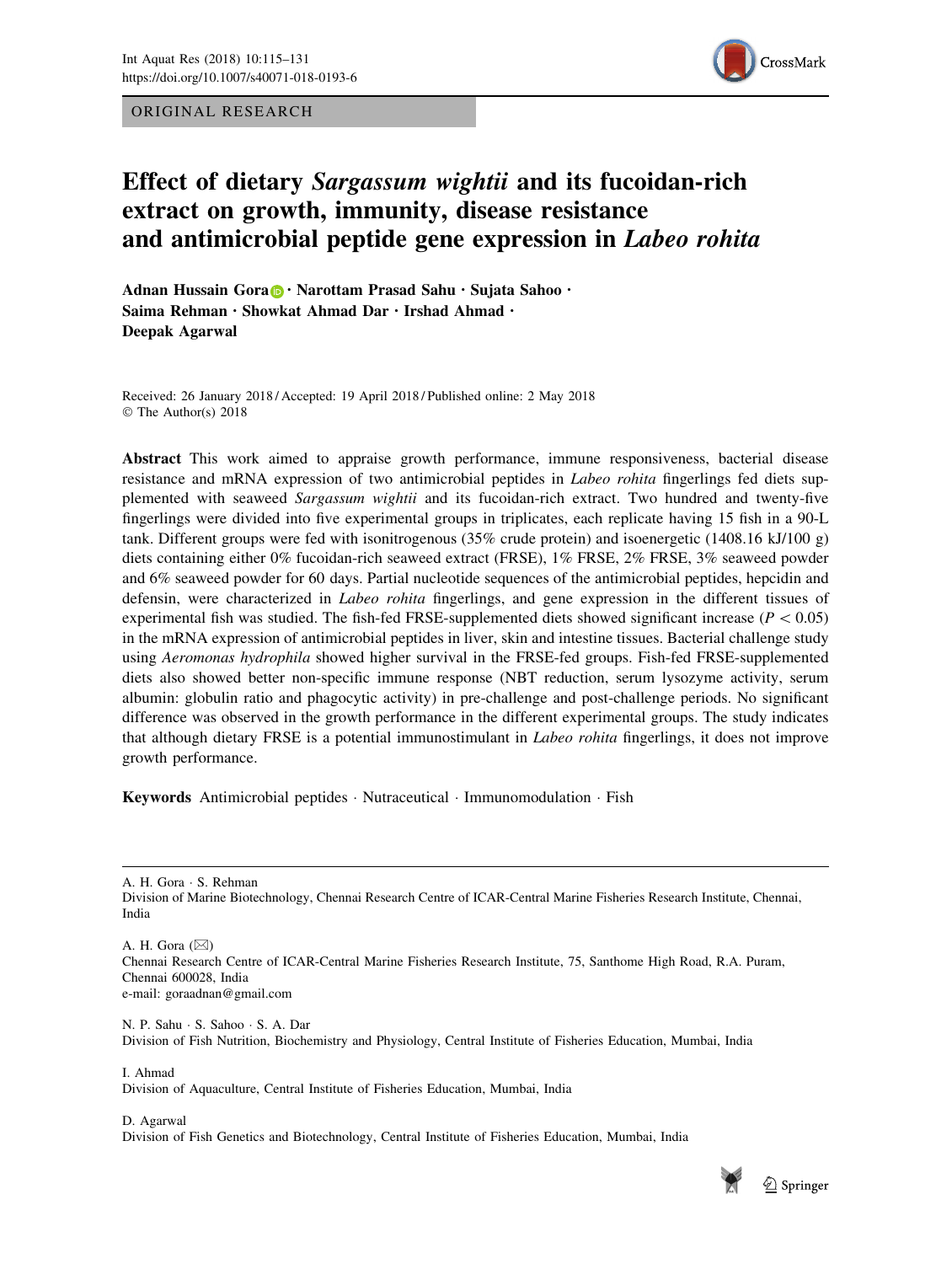#### Introduction

Disease outbreak is one of the main limiting factors for sustainable aquaculture production. Tropical countries suffer proportionally greater losses during disease outbreaks (Robar et al. [2010](#page-15-0)). Motile aeromonas septicaemia, caused by Aeromonas hydrophila (Plumb [1999](#page-15-0)), is one of the most deadly bacterial infections encountered in aquaculture practices. The disease is highly contagious among the fish and results in high mortalities within few days (Roberts [1993\)](#page-15-0) with ulceration, exophthalmia and abdominal distension as symptoms (Camus et al. [1998\)](#page-14-0). There is no commercially available vaccine that is effective against all strains of A. hydrophila (Poobalane et al. [2008\)](#page-15-0). Hence, various chemotherapeutants may be used for prevention of this disease in aquaculture. However, their use does not come without the risk of antibiotic resistance in pathogenic bacteria (Huys et al. [2000\)](#page-14-0), tissue antibiotic residues (Angulo et al. [2004](#page-13-0)), aquatic environment pollution (Hektoen et al. [1995\)](#page-14-0) and transfer of resistance to human pathogenic bacteria (Sørum [2006\)](#page-15-0). Therefore, novel strategies to control bacterial infections are needed (Defoirdt et al. [2011\)](#page-14-0). These alternative measures involve the use of natural bioactive compounds that stimulate the immune system of fish. Antimicrobial peptides (AMPs) are components of the innate immune system of fish that provide protection against bacteria, fungi and virus (Cuesta et al. [2011;](#page-14-0) Zasloff [2002\)](#page-16-0). Most antimicrobial peptides prevent the colonization of pathogens by lytic or ionophoric mechanism (Smith et al. [2010\)](#page-15-0). Two important and wellknown classes of antimicrobial peptides are defensins and hepcidins. Defensins and hepcidins characterized so far in fishes have shown strong antimicrobial activity against pathogens (Falco et al. [2008;](#page-14-0) Xu and Faisal  $2010$ ; Alvarez et al.  $2014$ ; Xu et al.  $2014$ ). Furthermore, these antimicrobial peptides exhibit increased expression at the transcriptomic level in fishes fed with dietary immunostimulants (Marel et al. [2012](#page-15-0); Gong et al. [2014](#page-14-0)).

An immunostimulant is a chemical, drug, or stressor that enhances the immune response by interacting directly with cells of the system activating them. Non-specific immunostimulants act irrespective of antigenic specificity to augment immune response and stimulate components of the immune system. Seaweeds are cheap and easily available resource of bioactive compounds that can be used as immunostimulants in aquaculture (Deivasigamani and Subramanian [2016\)](#page-14-0). Sargassum, a genus of brown seaweed (Phaeophyceae), contains a conglomerate of bioactive compounds such as steroids, alkaloids, phenolic compounds, saponins and flavonoids rendering it a number of different bioactive properties (Arunkumar et al. [2005](#page-13-0); Zubia and Deslandes [2008\)](#page-16-0). Sargassum wightii also contains fucoidan, a water-soluble, sulphated fibrous polysaccharide. Fucoidan is bestowed with many biological properties that include immunostimulation (Kitikiew et al. [2013;](#page-14-0) Prabu et al. [2016\)](#page-15-0) disease resistance (Chotigeat et al. [2004;](#page-14-0) Immanuel et al. [2012\)](#page-14-0), growth stimulation in shrimps (Traifalgar et al. [2010](#page-15-0)) and finfish (Tuller et al. [2014](#page-15-0); Prabu et al. [2016\)](#page-15-0). The effect of dietary Sargassum wightii and its fucoidan-rich extract on the immuno-physiological responses and growth performance of Indian major carps has not been studied in detail. In this context, the present work was designed with the objective to study the dietary effects of *Sargassum wightii* and its fucoidan-rich seaweed extract (FRSE) on the non-specific immune status, gene expression level of  $\beta$ -defensin 1 and hepcidin and survival of L. rohita fingerlings challenged with A. hydrophila.

#### Materials and methods

#### Preparation of fucoidan-rich seaweed extract

The brown seaweed, Sargassum wightii, required for the experiment was collected from Mandapam, Tamil Nadu (India) with the help of fishermen. Seaweeds were subsequently sorted out, washed thoroughly with water, shade dried and finally ground into fine powder. This powder was used for feed preparation and extraction of crude fucoidan. The crude FRSE was obtained from seaweed powder by the alcohol–hot water method of Prabu et al. ([2016\)](#page-15-0). To quantify the fucoidan content in crude FRSE, it was dialyzed in a cellulose tubing having molecular weight cut off of 5000. The L-Fucose content in the dialyzed sample was calculated according to Dubois et al. [\(1956](#page-14-0)) and from this the fucoidan content was obtained by multiplying the fucose values with 1.75.

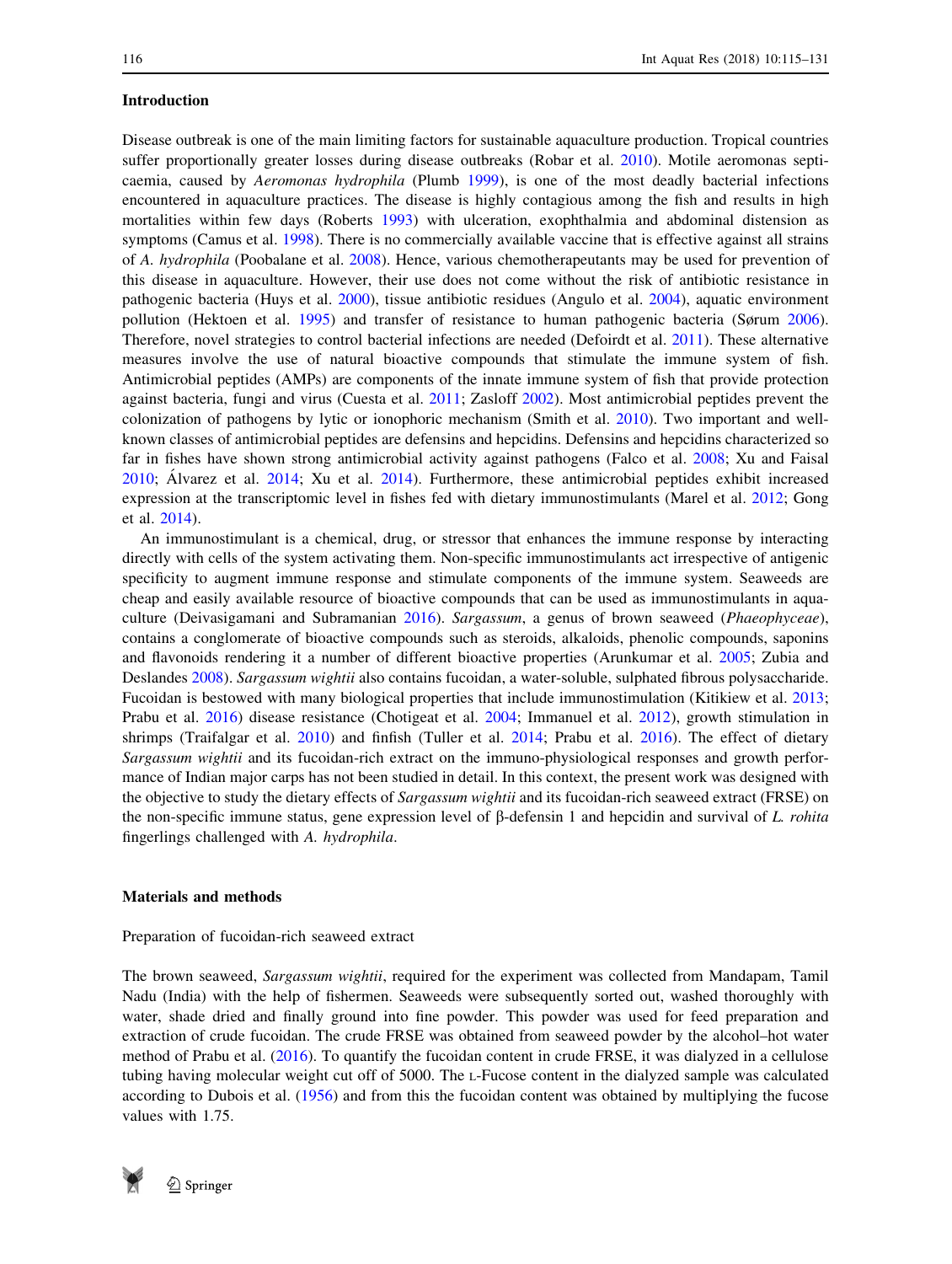## <span id="page-2-0"></span>Experimental fish and diets

Three hundred five fingerlings of L. rohita with an average weight of 8.852  $\pm$  0.2 g were procured from R.A. Farm, Mumbai, India. Fish were acclimatized for 15 days in laboratory condition in 1000 L tanks at 30 °C, under continuous aeration before starting the experiment. From this stock, eighty fingerlings were used for determination  $LD_{50}$  prior to bacterial challenge study. Two hundred and twenty-five fingerlings were used for the feeding experiment and bacterial challenge study. Semipurified ingredients were used for feed formulation (Table 1). Five experimental diets (crude protein and lipid levels at 35 and 8%, respectively) were fed to different experimental groups. Continuous aeration was provided to all the tubs throughout the experimental period. The fish were fed to satiation daily at 10.00 h in the morning and 18.00 h in the evening under normal light regime.

## Experimental design and in vivo study

Two hundred and twenty-five fingerlings were randomly transferred to plastic tanks of 100 L capacity with 15 fingerlings per tank in triplicates following a completely randomized design (CRD). The first group was maintained as control in which fish were given no dietary FRSE or seaweed. In second and third groups, fish were given 1 and 2% dietary FRSE, respectively. In the fourth and fifth groups, the fish were provided finely ground seaweed powder at the levels of 3 and 6% of the diet, respectively. After 60 days of feeding trial, five fish from each replicate was selected for blood collection (pre-challenge) by caudal vein puncture using a 1-ml 26G syringe. For analysis, fresh blood was used. For obtaining the serum, part of the blood was allowed to stand for 4 h and then centrifuged at  $1006 \times g$  for 5 min. The straw color serum was pipetted out as supernatant and stored at  $-80$  °C. These fish were killed and liver, gill, spleen, kidney, intestine and skin tissues were

| Ingredients                  | Control $(C)$   | 1% fucoidan<br>(T1F) | 2% fucoidan<br>(T2F) | 3% dry seaweed<br>(T3S) | 6% dry seaweed<br>(T4S) |
|------------------------------|-----------------|----------------------|----------------------|-------------------------|-------------------------|
| Casein                       | 30              | 30                   | 30                   | 30                      | 30                      |
| Gelatin                      | 9.5             | 9.5                  | 9.5                  | 9.5                     | 9.5                     |
| Starch                       | 17              | 17                   | 17                   | 17                      | 17                      |
| Dextrin                      | 20              | 20                   | 20                   | 20                      | 20                      |
| Cellulose                    | 11              | 10                   | 9                    | 8                       | 5                       |
| Cod liver oil                | 4               | $\overline{4}$       | 4                    | $\overline{4}$          | $\overline{4}$          |
| Sunflower oil                | 4               | $\overline{4}$       | 4                    | $\overline{4}$          | $\overline{4}$          |
| Vit-min premix               | 2               | $\overline{c}$       | 2                    | 2                       | $\overline{2}$          |
| Carboxymethyl cellulose      | 2               | $\overline{2}$       | $\overline{c}$       | 2                       | 2                       |
| Choline chloride             | 0.4             | 0.4                  | 0.4                  | 0.4                     | 0.4                     |
| Butylated hydroxy<br>toluene | 0.1             | 0.1                  | 0.1                  | 0.1                     | 0.1                     |
| FRSE/seaweed powder          | $\mathbf{0}$    | 1                    | $\overline{c}$       | 3                       | 6                       |
| Total                        | 100             | 100                  | 100                  | 100                     | 100                     |
| Proximate analysis $(g\%)$   |                 |                      |                      |                         |                         |
| Moisture                     | $7.6 \pm 0.30$  | $7.2 \pm 0.19$       | $8.0 \pm 0.10$       | $7.7 \pm 0.10$          | $7.9 \pm 0.15$          |
| Crude protein                | $35.7 \pm 0.12$ | $34.5 \pm 0.03$      | $34.9 \pm 0.08$      | $35.0 \pm 0.1$          | $35.6 \pm 0.15$         |
| Crude lipid                  | $7.9 \pm 0.03$  | $8.1\,\pm\,0.12$     | $7.8\,\pm\,0.27$     | $7.7 \pm 0.02$          | $8.0 \pm 0.19$          |
| Crude fiber                  | $13.1 \pm 0.2$  | $12.8 \pm 0.56$      | $13.5 \pm 0.34$      | $12.6 \pm 1.8$          | $13.6 \pm 2.1$          |
| Ash                          | $9.3 \pm 0.7$   | $9.2 \pm 0.2$        | $9.6 \pm 0.34$       | $9.8 \pm 0.23$          | $10.3 \pm 1.2$          |

**Table 1** Composition of experimental diets  $(g\%)$ 

Composition of vitamin mineral mix (PREMIX PLUS) (quantity/2.5 kg): vitamin A, 5,500,000 IU; vitamin D3, 1,100,000 IU; vitamin B2, 2000 mg; vitamin E, 750 mg; vitamin K, 1000 mg; vitamin B6, 1000 mg; vitamin B12, 6 µg; calcium pantothenate, 2500 mg; nicotinamide, 10 g; choline chloride, 150 g; Mn, 27,000 mg; I, 1000 mg; Fe, 7500 mg; Zn, 5000 mg; Cu, 2000 mg; Co, 450 L-lysine, 10 g; DL-methionine, 10 g; selenium, 50 ppm

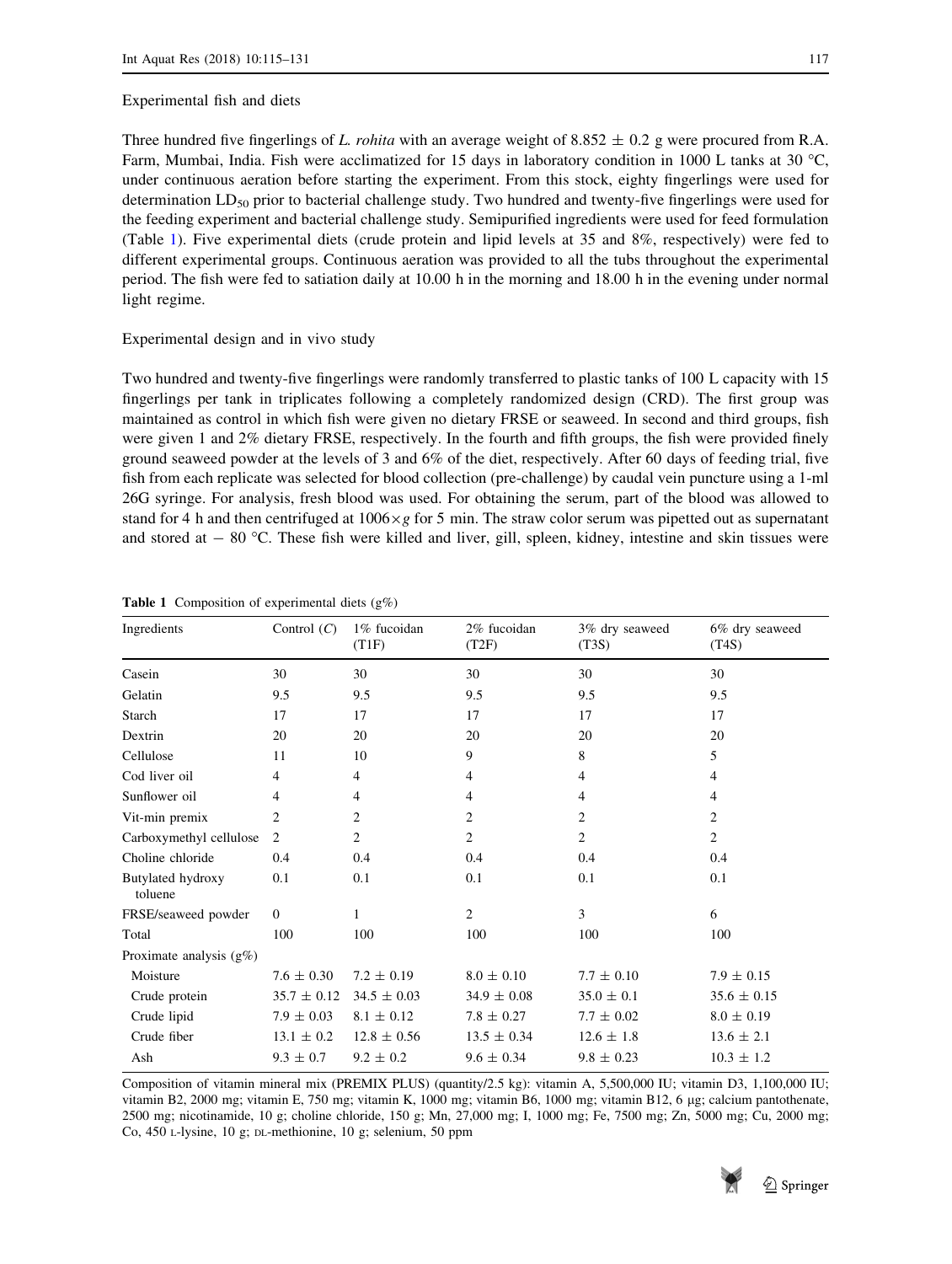taken for mRNA expression studies. All the sampled tissues were kept in RNA later and stored in  $-80$  °C for RNA extraction.

# Median lethal dose  $(LD_{50})$

For determination of  $(LD_{50})$  value, 80 fishes from the same stock as the experimental fish were selected which were being reared in similar physicochemical conditions and were fed the experimental control diet (Table [1\)](#page-2-0). A rough idea of the doses to be injected was obtained from the study of Sahu et al. [\(2011](#page-15-0)). The bacterial culture was obtained as glycerol and reactivated by immersing in Müeller–Hinton Broth and incubation for 24 h at 30  $^{\circ}$ C. The bacteria were plated on Müeller–Hinton Agar by the spread-plate technique to obtain single colony. A single colony was taken and again regrown in Müeller–Hinton Broth for 24 h at 30  $^{\circ}$ C. The culture broth was centrifuged at  $1006 \times g$  for 10 min. The supernatant was discarded and the pellets were resuspended in sterile phosphate buffer saline (PBS, pH 7.4) and the OD of the solution was adjusted to 0.50–0.48 nm. This corresponded to a count of  $1.79 \times 10^7$ , confirmed by total plate count. Then the bacterial cells were diluted to get different concentrations required for the experiment. Eighty fish were distributed randomly into eight groups. The fish of seven groups were injected intraperitoneally with 0.1 mL/g of American Type Culture Collection (ATCC) 7966 Aeromonas hydrophila bacterial cell suspension at concentrations of  $1.1 \times 10^1$ ,  $1.1 \times 10^2$ ,  $1.1 \times 10^3$ ,  $1.1 \times 10^4$ ,  $1.1 \times 10^5$ ,  $1.1 \times 10^6$  and  $1.1 \times 10^7$  cfu/mL, respectively. The control group was injected 0.1 mL/g of PBS. The fish were maintained for another 96 h and were observed regularly for any overt signs of disease including behavioral abnormalities and mortality. In case of mortality, the causative agent was confirmed by re-isolating A. hydrophila from the moribund fish.  $LD_{50}$  value was calculated as per the trimmed Spearman–Karber method (Hamilton et al. [1977\)](#page-14-0).

# Bacterial challenge study

Following the feeding trial, 30 fish from each treatment group (10 from each replicate) were anesthetized using 2-phenoxy ethanol and subjected to intraperitoneal injection 0.1 mL/g of PBS containing A. hydrophila (ATCC 7966) having  $1.79 \times 10^4$  cfu/mL. The fish were maintained for another 10 days and were observed regularly for any overt signs of disease including behavioral abnormalities and mortality. In case of mortality, the causative agent was confirmed by re-isolating A. hydrophila from the moribund fish. Blood was collected after challenge of A. hydrophila (post-challenge) for immunological assays.

# Growth study

On the 1st and 60th day of feeding trial, weight measurement was taken using an electronic balance (Citizen, India). The growth performance of fish was evaluated in terms of percentage weight gain (%), feed conversion ratio (FCR), feed efficiency ratio (FER), specific growth rate (SGR), and protein efficiency ratio (PER) using the following formulae:

> Weight gain  $(\%) = [(FW - IW) \times 100]/IW,$  $FCR = Feed$  given  $(DW)/body$  weight gain (WW),  $SGR (\%) = \{[ln(FW) - ln(IW)]/N\} \times 100,$  $PER = body weight gain (WW)/crude protein fed (DW),$

(where FW is the final weight, IW is the initial weight, DW is the dry weight, WW is the wet weight gain, ln is the natural log, and  $N$  is the number of cultural days).

RNA extraction and preparation of cDNA

Total RNA from the tissues was extracted using Trizol<sup>TM</sup> reagent (Invitrogen Waltham, USA). *DNaseI* treatment was given to extract RNA using DNaseI, RNase-free kit (Thermo scientific, Waltham, MA, USA) to remove any co-purified genomic DNA. The DNase I treated RNA isolated from different tissues of L. rohita

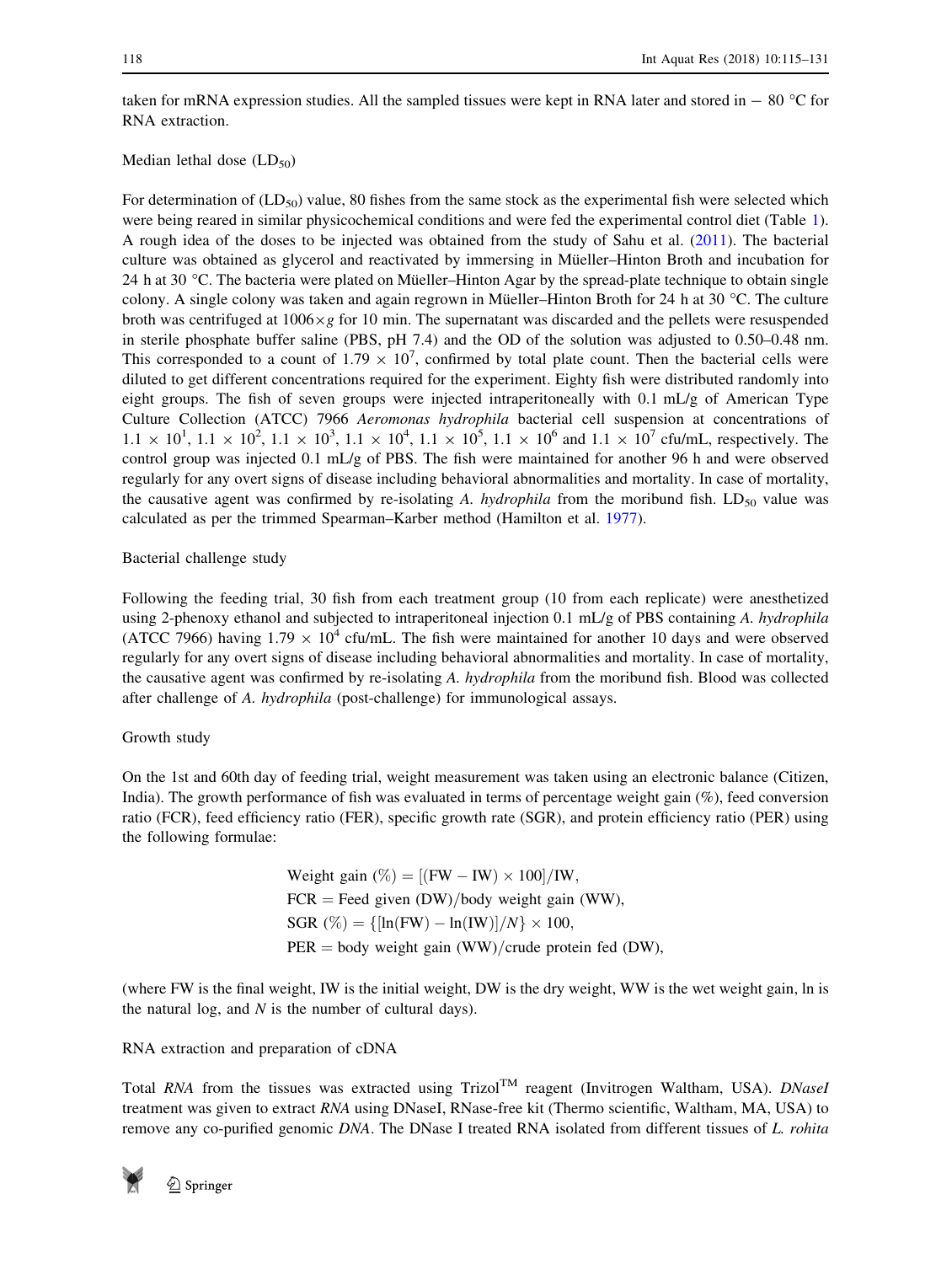was analyzed by agarose gel electrophoresis and displayed three distinct bands. The ratio of 28S:18S RNA was similar to 2:1, which indicated that total RNA had good integrity. The OD 260/280 value was found to be 2.0, which confirmed that RNA was highly pure and met the requirements for qRT-PCR. cDNA was synthesized from total RNA (5 µg) using RevertAid<sup>TM</sup> reverse transcriptase First Strand cDNA Synthesis kit (Thermo scientific, USA) as per the manufacturer's instructions. The OD 260/280 value was found to be 1.8, which confirmed that cDNA was highly pure and met the requirements for qPCR. Successful amplification of house keeping genes using cDNA as the template further confirmed the quality of cDNA.

#### Molecular cloning of  $\beta$ -defensin 1 and hepcidin genes

Primers for  $\beta$ -defensin 1 and hepcidin (Table 2) were designed based on highly conserved regions of  $\beta$ defensin 1 and hepcidin gene from various teleost species available in NCBI using Gene runner software v3.5 (<http://www.generunner.net/>). PCR amplification was performed in a total volume of 20  $\mu$ L containing 2.5  $\mu$ L Taq buffer (10 $\times$ ), 0.5 µL dNTP mix (10 mM), 2.5 µL MgCl<sub>2</sub> (25 mM), 1 µL each of sense and antisense primers (10 pmol), 1 µL of cDNA, 0.25 µL of TaqDNA polymerase (5 U/µL) and 12.25 µL of nuclease-free water. Amplification was performed in Takara PCR System (Takara, Japan). The PCR conditions included an initial denaturation at 94 °C for 4 min, followed by 35 cycles of 94 °C for 30 s, 55 °C for 45 s ( $\beta$ -defensin 1) or 56 °C for 45 s (hepcidin) and 72 °C for 1 min and a final extension of 10 min at 72 °C.

The PCR products were separated on 1.5% agarose gels, the desired DNA fragments were sliced carefully and eluted using QIAquick Gel Extraction Kit (Qiagen) following manufacturer's instructions. The desired DNA fragments were cloned into pTZ57R/T vector and transformed into E. coli DH5 $\alpha$  strain using InsTAclone<sup>TM</sup> PCR Cloning Kit (Fermentas, USA) following manufacturer's instructions. After confirmation of positive clones by colony PCR, plasmid DNA was isolated from positive colonies using QIAprep Spin Miniprep Kit (Qiagen, USA), following manufacturer's instructions. The plasmid was quantified using Nanodrop spectrophotometer and visualized on 1% agarose gel. The samples were sequenced using universal M13 primers and Sanger's sequencing method. The sequences obtained were confirmed using NCBI nBLAST homology tool ([http://www.ncbi.nlm.nih.gov/blast\)](http://www.ncbi.nlm.nih.gov/blast).

#### Non-specific immune parameters

The lysozyme activity level was measured using the turbidimetric assay (Sankaran and Gurnani [1972\)](#page-15-0). In the 96-well U-bottom microtitre plate,  $150 \mu L$  of *Micrococcus luteus* suspension in phosphate buffer  $(A450 = 0.5-0.7)$  was taken and 15 µL of serum samples was added. The absorbance was taken immediately at 450 nm in ELISA reader (BioTek Power Wave 340, India) and the plate was incubated at 25 °C for 1 h and final absorbance was taken. This absorbance was compared with standard hen egg white lysozyme of a known activity following the same procedure as above. The activity was expressed as U/min/mg protein. The respiratory burst activity of neutrophils was measured by nitroblue tetrazolium (NBT) assay (Secombes [1990\)](#page-15-0). Fifty microliter of blood was placed into the wells of flat bottom microtitre plates and incubated at 37  $\degree$ C for

| Primer name     | Primer sequence $5'$ –3'      |
|-----------------|-------------------------------|
| Carp defensin F | <b>ACTTGTCTTGCTTGTCCT</b>     |
| Carp defensin R | <b>ACAGCCTAAGGGTCC</b>        |
| Carp hepcidin F | <b>TTCTCACGTGTGGCTCTCG</b>    |
| Carp hepcidin R | <b>CAGAATTTGCAGCAGTA</b>      |
| Defensin qPCR F | TCTTGCTTGTCCTTGTCGTCTTAG      |
| Defensin qPCR R | <b>CCTTGTCTGCAAACTCCAGTGA</b> |
| Hepcidin qPCR F | <b>CGCTTGCGTCCTGAACAATG</b>   |
| Hepcidin qPCR F | <b>TTCTCAACGTGTGGCTCTCG</b>   |
| Beta-actin F    | GCCGAGAGGGAAATTGTCCGTGAC      |
| Beta-acin R     | TTGCCAATGGTGATGACCTGTCCG      |

Table 2 List of primers used for RT-PCR and qPCR expression of defensin and hepcidin genes in Labeo rohita

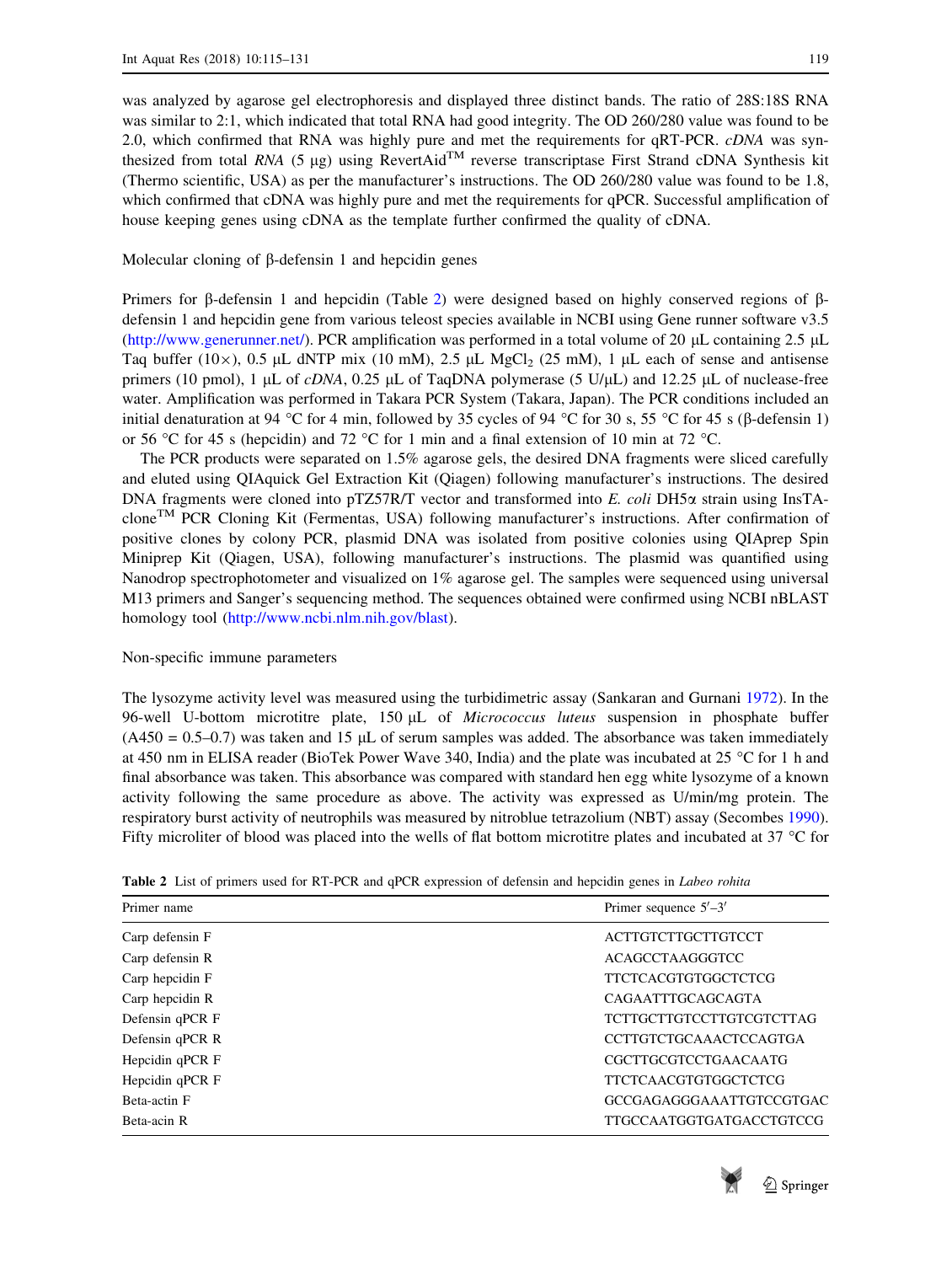1 h to facilitate adhesion of cells. Then the supernatant was removed and the loaded wells were washed thrice in phosphate buffer saline (PBS). After washing, 50  $\mu$ l of 0.2% NBT was added and was incubated for 1 h. The cell was then fixed with 100% methanol for 2–3 min and was again washed thrice with 30% methanol. The plates were then air dried. Sixty microlitres of  $2 N$  potassium hydroxide and  $70 \mu L$  dimethyl sulphoxide were added into each well to dissolve the formazan blue precipitate formed. The OD of the turquoise blue colored solution was then read in ELISA reader (BioTek Power Wave 340, India) at 620 nm. Serum protein was estimated by biuret and BCG dye binding method (Reinhold [1953\)](#page-15-0) using total protein kit (Merck, India). Albumin was estimated by bromocresol green binding method (Doumas et al. [1971\)](#page-14-0) using albumin kit (Merck, India). Globulin was calculated by subtracting albumin values from total serum protein values. A:G ratio was calculated by dividing albumin values by globulin values. Phagocytic activity was determined following the method of Anderson and Siwicki [\(1995](#page-13-0)). A sample of 0.1 mL of serum was taken in wells of microtiter plate and 0.1 mL of *Staphylococcus aureus* (1  $\times$  10<sup>7</sup> cells) suspended in phosphate buffer saline (pH 7.2), was added and shaken sufficiently. This bacterial serum mixture was incubated at room temperature for 20 min. From this mixture,  $5 \mu L$  was taken on a clean glass slide and a smear was prepared. The smear was air dried and fixed with 95% of ethanol for 5 min and air dried once again. The smear was stained with Giemsa stain for 10 min. A total of two hundred haemocytes from each smear were observed under the light microscope and the number of phagocytizing cells and bacteria engulfed by the phagocytes were counted. Phagocytic activity was expressed using the formula:

Phagocytic activity = (Number of phagocytizing cells/Total number of phagocyte cells counted)  $\times$  100.

Gene expression study using qPCR

Real-time PCR was conducted to determine the mRNA expression levels of  $\beta$ -defensin 1 and hepcidin. For gene expression studies, tissue samples from three fish from each replicate were selected and pooled. Investigation of gene expression was done using qRT-PCR gene-specific primers with  $\beta$ -actin gene used as an internal control. Real-time PCR amplifications were carried out in LightCycler® Real-time PCR detection system (Roche, USA). The 25  $\mu$ L reaction mix volume was prepared containing 12.5  $\mu$ L of Maxima<sup>TM</sup> SYBR Green qPCR master mix (Thermo scientific, USA), 0.5  $\mu$ L of (0.3 pM) each gene-specific primer and 2  $\mu$ L (20 ng) of cDNA and 9.5  $\mu$ L of nuclease-free water. The default thermal profile was used for PCR amplification and it consisted of initial denaturation at 95 °C for 10 min, followed by 40 cycles of denaturation at 95 °C for 15 s and annealing and extension at 60 °C for 1 min. Cycle threshold  $(C_t)$  values were obtained from the exponential phase of PCR amplification, and the expressions of genes were normalized to the expression of  $\beta$ -actin generating a  $\Delta C_t$  value  $[(C_t \text{ of target gene}) - (C_t \text{ of } \beta\text{-actin})]$ . The relative expression level of the target gene in the treatment group to target gene in the control group was determined using  $2^{-\Delta\Delta C_t}$ method proposed by Livak and Schmittgen  $(2001)$  $(2001)$ , which gives the value that corresponds to the *n*-fold difference relative to the control.

Calculation of relative percentage survival

Relative percentage of survival (RPS) versus control was calculated at the end of 14 days of infection using the following formula (Amend [1981](#page-13-0)):

$$
RPS = 1 - (S_T/S_C) \times 100,
$$

where  $S_T$  is the percentage of surviving fish in treatment group and  $S_C$  is the percentage of surviving fish in control group.

Statistical analysis

The results of immunological parameters, growth performance and gene expression studies obtained from treatments were tested for statistical significance using one-way analysis of variance (ANOVA) followed by

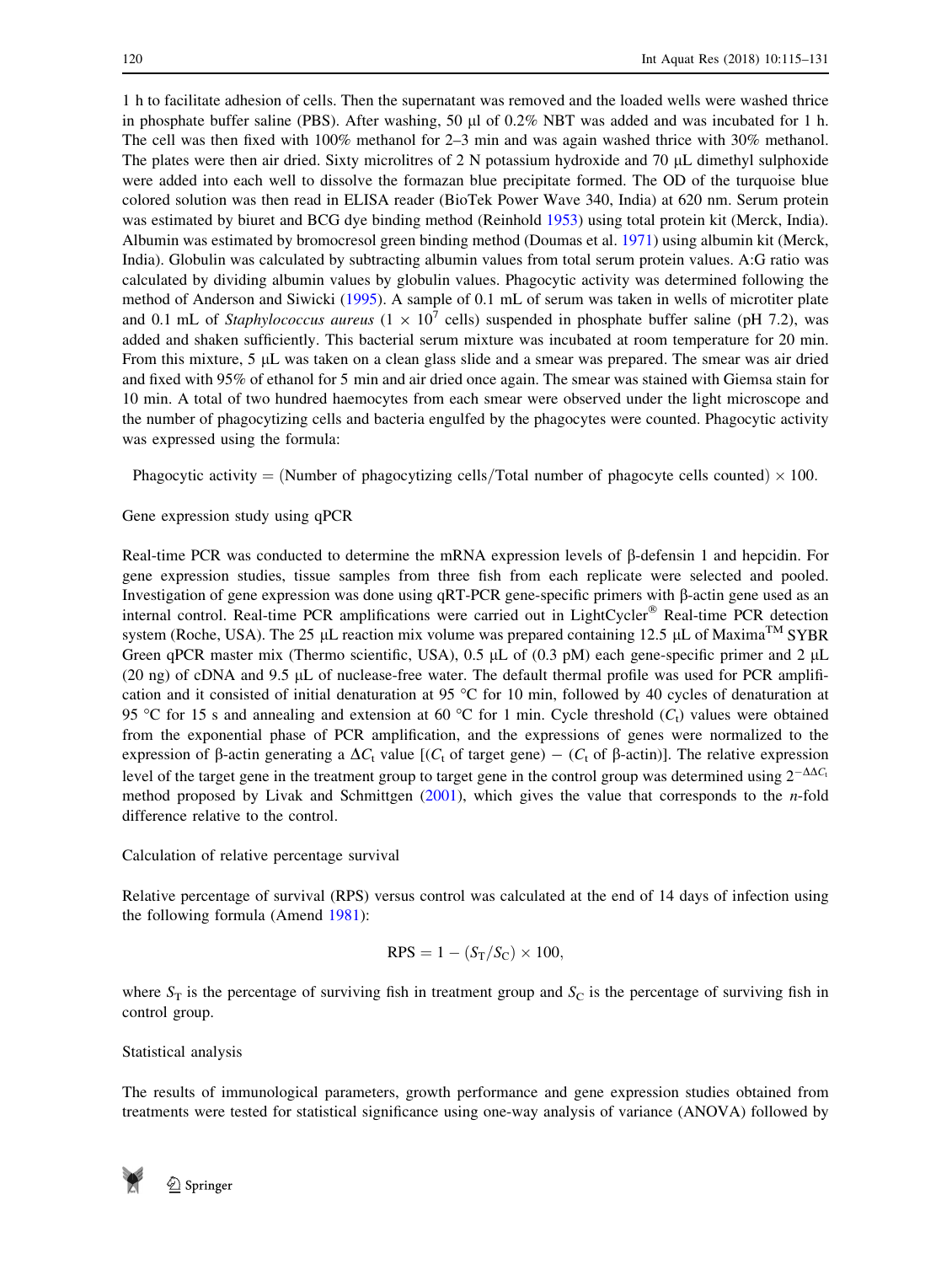Duncan's new multiple range tests using the statistical package. SPSS 16.0,  $P \le 0.05$  was considered as statistically significant.

#### Results

## Quantification of fucoidan

The L-fucose content of the dialyzed extract was 32 mg/g dried seaweed powder. This was multiplied by a factor of 1.75 to get the total fucoidan content of 5.6 g/100 g dried seaweed powder.

## Growth parameters

There was no significant difference in the percentage weight gain, specific growth rate, protein efficiency ratio and feed conversion ratio among the different treatment groups (Table 3).

## Non-specific immune parameters

In the pre-challenge period, the 2% FRSE (T2F) group revealed a significantly higher serum lysozyme activity (Fig. [1\)](#page-7-0) compared to other experimental groups, which showed no significant difference among them. The same trend was followed in the post-challenge period. In the pre-challenge study, the control group exhibited the least NBT activity, which was statistically similar to the groups T3S and T4S (Fig. [2\)](#page-7-0). The highest and significantly different activity was found in the T2F group. In the post-challenge study, the highest was found in the T2F group. All other groups showed no significant difference in the NBT activity. In both pre- and postchallenge periods the lowest A:G ratio was observed in the T2F group, whereas the highest A:G ratio was observed in the control group (Table [4](#page-8-0)). In the pre-challenge period, the highest phagocytic activity was found in the T2F group, whereas the least was found in the control group. The same trend was also followed in the post-challenge period (Fig. [3\)](#page-9-0).

## Sequence analysis partial  $\beta$ -defensin 1 and hepcidin genes

The sequence for  $\beta$ -defensin 1 received was 148 bp long and the sequence of hepcidin was 269 bp long. The nBLAST search in NCBI GenBank database with L. *rohita* partial  $\beta$ -defensin-1 showed sequence similarity of 100% with Cyprinus carpio beta defensin-like protein (JF343439.1) and Megalobrama amblycephala bdefensin 1 mRNA (KC351182.1) followed by 98% similarity with Danio rerio defensin, beta-like 1 (NM\_001081553.1). L. rohita partial hepcidin mRNA sequence showed sequence similarity of 98% with Cyprinus carpio hepcidin (JX855261.1) and Schizothorax richardsonii hepcidin-like antimicrobial peptide mRNA (KC894741.1) followed by 96% similarity with Puntius sarana mRNA for hepcidin (FN429020.1). L. rohita partial hepcidin and defensin gene sequence was submitted to NCBI GenBank vide accession number KM 040782 and LC 259205, respectively.

| Wt. gain $%$     | <b>SGR</b>       | <b>FCR</b>      | <b>PER</b>                                                                                                             |
|------------------|------------------|-----------------|------------------------------------------------------------------------------------------------------------------------|
| $43.68 \pm 1.37$ | $0.26 \pm 0.01$  | $2.75 \pm 0.08$ | $0.96 \pm 0.02$                                                                                                        |
| $46.39 \pm 0.68$ | $0.27 \pm 0.03$  | $2.58 \pm 0.04$ | $0.96 \pm 0.01$                                                                                                        |
| $41.89 \pm 2.04$ | $0.25 \pm 0.01$  | $2.87 \pm 0.14$ | $1.00 \pm 0.05$                                                                                                        |
| $45.10 \pm 1.02$ | $0.26 \pm 0.001$ | $2.66 \pm 0.06$ | $0.93 \pm 0.02$                                                                                                        |
| $45.15 \pm 2.00$ | $0.26 \pm 0.01$  | $2.66 \pm 0.12$ | $0.93 \pm 0.04$                                                                                                        |
|                  |                  |                 | <u>racie o crowin parameters or university experimental groups red university experimental divis at the experiment</u> |

Table 3 Growth parameters of different experimental groups fed different experimental diets at the end of the experiment

Mean values ( $n = 3$ ) in the same column with no superscript do not differ significantly ( $P \lt 0.05$ ). Data were expressed as mean  $\pm$  SE

Wt. gain % weight gain percentage, SGR specific growth rate, FCR feed conversion ratio, PER protein efficiency ratio

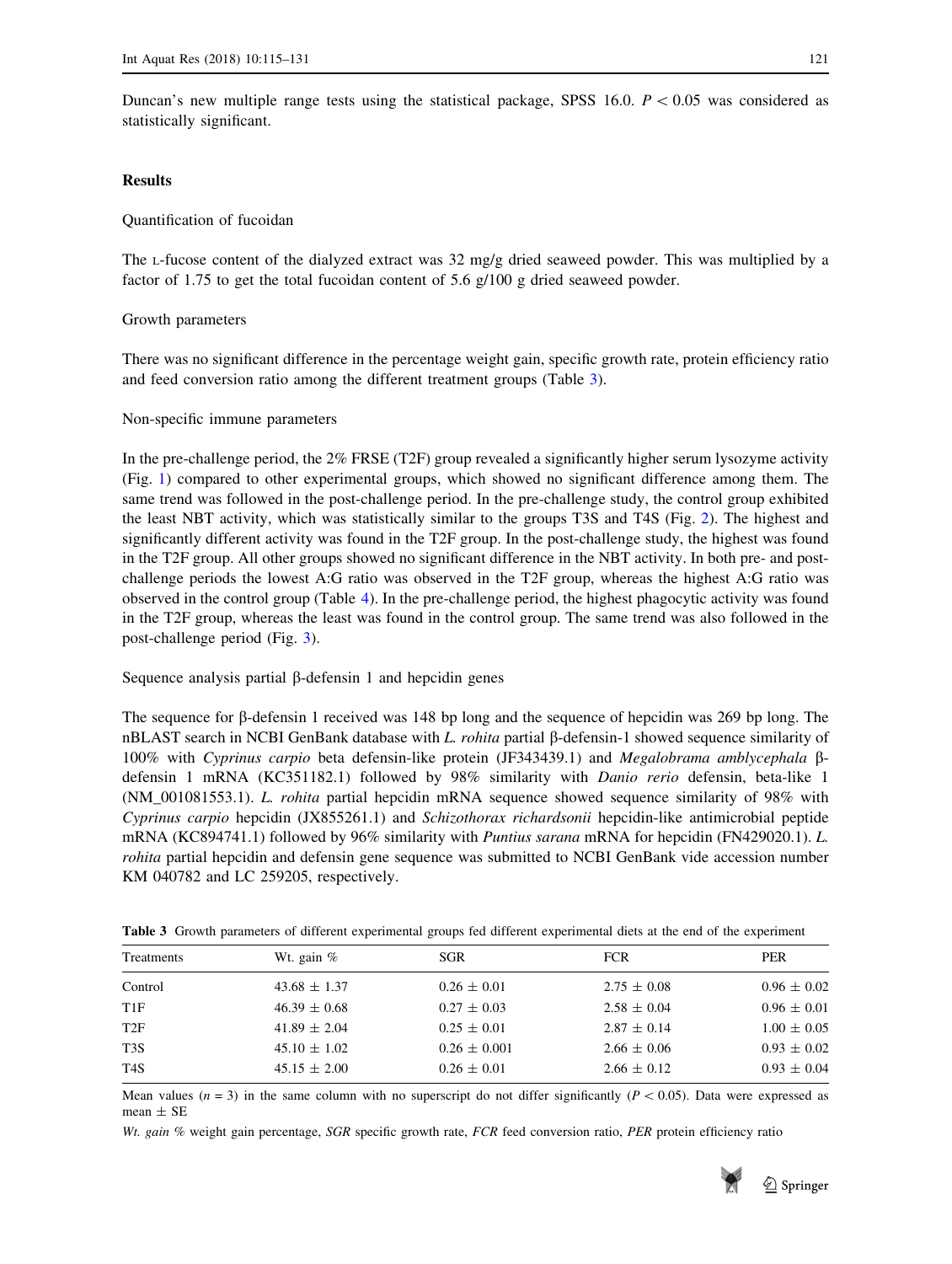<span id="page-7-0"></span>

Fig. 1 Pre- and post-challenge serum lysozyme activities of different experimental groups. Mean values  $(n = 3)$  in the experimental group with different superscripts, (a, b) differ significantly ( $P < 0.05$ ). Data were expressed as mean  $\pm$  SE. Control—0% FRSE, T1F—1% FRSE, T2F—2% FRSE, T3S—3% seaweed powder, T4S—6% seaweed powder



Fig. 2 Pre- and post-challenge NBT values of different experimental groups. Mean values ( $n = 3$ ) in the experimental group with different superscripts (a, b, c) differ significantly ( $P < 0.05$ ). Data were expressed as mean  $\pm$  SE. Control—0% FRSE; T1F—1% FRSE; T2F—2% FRSE; T3S—3% seaweed powder; T4S—6% seaweed powder

Tissue distribution and real-time PCR analysis of the expression levels of  $\beta$ -defensin 1 and hepcidin

There was a variation in the tissue level expression of  $\beta$ -defensin 1 and hepcidin in *Labeo rohita*. Defensin mRNA expression was observed in gill, skin, liver and intestine whereas hepcidin was expressed in liver, kidney, spleen and intestine (Fig. [4](#page-9-0)). On the 60th day of feeding of experimental diets, the skin tissue of T2F group showed a 7.9-fold increase ( $P > 0.05$ ) in  $\beta$ -defensin 1 expression compared to the control group (Fig. [5\)](#page-10-0). The expression in the liver was increased 2.1-fold in the T2F group as compared to the control group. A slight but significant ( $P > 0.05$ ) increase of 1.8-fold was found in the  $\beta$ -defensin 1 expression of the

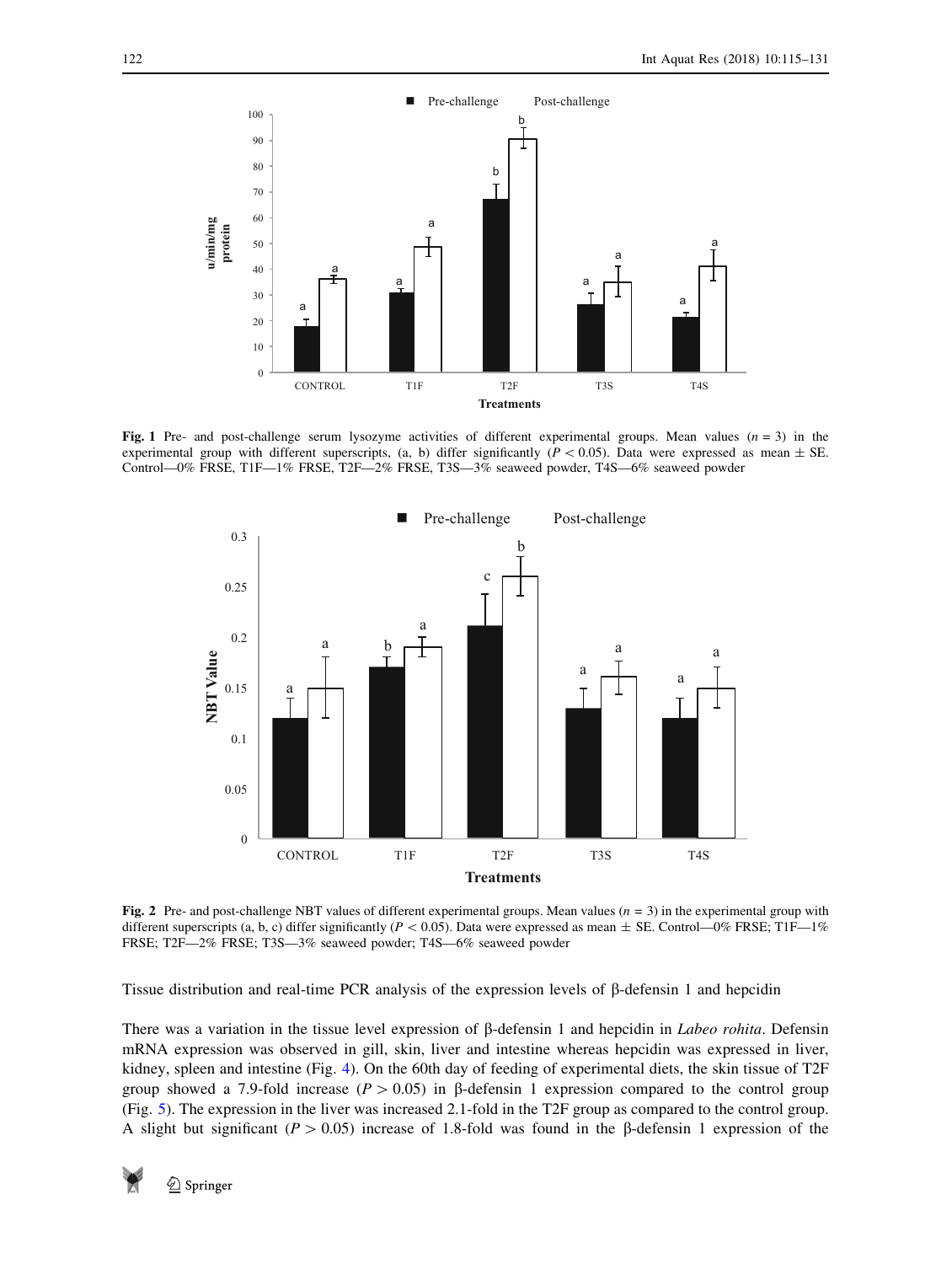<span id="page-8-0"></span>

|                                 | Pre-challenge                        |                         |                         |                                                                                                                            | Post-challenge          |                        |                      |                                                     |
|---------------------------------|--------------------------------------|-------------------------|-------------------------|----------------------------------------------------------------------------------------------------------------------------|-------------------------|------------------------|----------------------|-----------------------------------------------------|
|                                 | Total protein                        | Albumin                 | Globulin                | A:G Ratio                                                                                                                  | Total protein           | Albumin                | Globulin             | ن<br>نم                                             |
| $\mathop{\rm Control}\nolimits$ | $1.82^{\circ} \pm 0.01$              | $1.21^{\rm b} \pm 0.01$ | $0.61^a \pm 0.01$       | $1.97^d \pm 0.03$                                                                                                          | $1.63^a \pm 0.03$       | $1.23^a \pm 0.01$      | $0.40^a \pm 0.020$   | $3.03^a \pm 0.12$                                   |
| Ë                               | $2.38^{\circ} \pm 0.02$              | $.16^{ab} \pm 0.01$     | $1.22^{\circ} \pm 0.03$ | $+ 0.020$<br>$0.95^b$ :                                                                                                    | $2.06^{\circ} \pm 0.71$ | $18^{ab} \pm 0.01$     | $0.88^{ab} \pm 0.71$ | $1.33^{\rm b} \pm 0.34$<br>$0.91^{\rm b} \pm 0.051$ |
|                                 | $2.58^d \pm 0.04$                    | $0.99^a \pm 0.01$       | $1.58^d \pm 0.03$       | $0.62^{\circ} \pm 0.013$                                                                                                   | $2.38^{ab} \pm 0.04$    | $13^{ab} \pm 0.03$     | $1.24^{ab} \pm 0.04$ |                                                     |
| T3S                             | $1.66^a \pm 0.08$                    | $0.99^a \pm 0.06$       | $0.67^a \pm 0.02$       | $1.46^{\circ} \pm 0.05$                                                                                                    | $1.36^a \pm 0.10$       | $\pm$ 0.07<br>$0.99^b$ | $0.36^a \pm 0.06$    | $2.92^a \pm 0.57$                                   |
| T4S                             | $2.13^b \pm 0.08$                    | $12^{ab} \pm 0.01$      | $1.00^{b} \pm 0.05$     | $1.13^b \pm 0.15$                                                                                                          | $1.8^{ab} \pm 0.11$     | $1.13^{ab} \pm 0.12$   | $0.66^{ab} \pm 0.08$ | $0.79^{\circ} \pm 0.40$                             |
|                                 | Data were expressed as mean $\pm$ SE |                         |                         | Mean values ( $n = 3$ ) in the same column with different superscript (a, b, c, d, ab) differ significantly ( $P < 0.05$ ) |                         |                        |                      |                                                     |

Table 4 Serum total protein, albumin, globulin and A:G ratio of different experimental groups Table 4 Serum total protein, albumin, globulin and A:G ratio of different experimental groups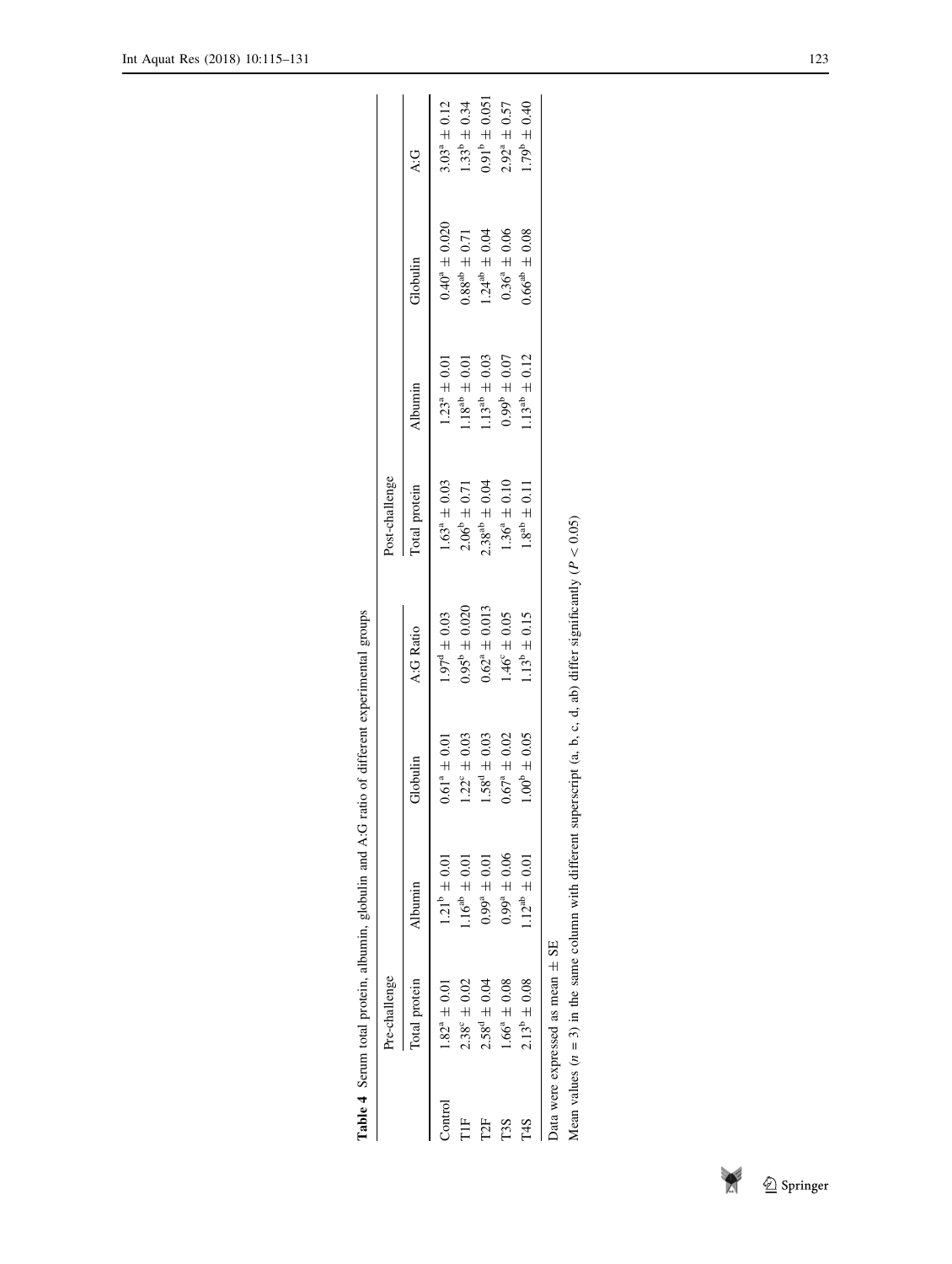<span id="page-9-0"></span>

Fig. 3 Pre- and post-challenge phagocytic activity of different experimental groups. Mean values with different superscript (a, b, c, d, ab) differ significantly ( $P < 0.05$ ). Data were expressed as mean  $\pm$  SE,  $n = 3$ 



Fig. 4 Distribution of mRNA expression of antimicrobial peptides in different tissues of juvenile Labeo rohita. The relative expression of defensin and hepcidin normalized with beta-actin in samples was calculated using comparative  $C_t$  method. The fold change was compared with beta-actin of muscle tissue in which the copy number was considered as onefold. Data for real-time PCR were expressed as mean  $\pm$  SE (*n* = 3)

intestine, whereas no significant increase was found in the gill. The crude fucoidan extract fed at dietary level of 1 and 2% showed a 3.4- and 6.4-fold higher expression of hepcidin in the liver (Fig. [6\)](#page-10-0). Compared to the control group, the expression of hepcidin in the spleen was slightly, but significantly, higher in all the other groups.

 $LD_{50}$  value and challenge study

The  $LD_{50}$  value obtained after 5 days of observation period for the viable cells of A. hydrophila (ATCC 7986) injected to Labeo rohita fingerlings was found to be 1.79  $\times$  10<sup>4</sup> cfu/mL. After injecting 0.1 mL/g of the same concentration bacteria in the experimental fish, the first mortality was observed at 11 h. At the end of the 14 days challenge period, the highest relative percentage of survival was found in the T2F group, fed 2%

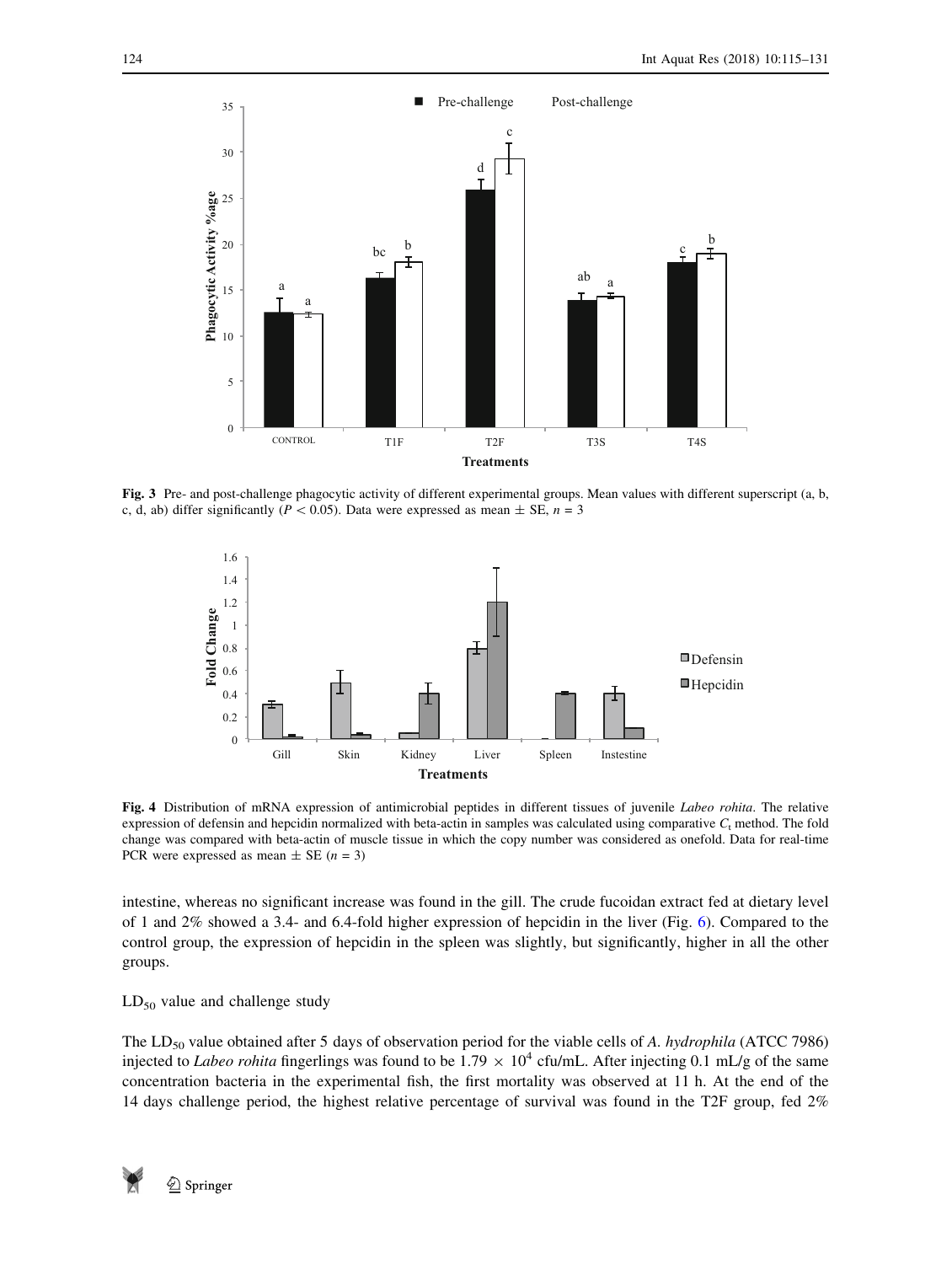<span id="page-10-0"></span>

Fig. 5 Relative expression of Labeo rohita defensin mRNA in the liver, intestine, gill and skin after 60 days of experimental feeding regimen. Beta-actin was used as an internal control to calibrate the cDNA template for all samples. The data are presented as a fold increase of normalized mRNA copies in tissues of fish fed with different experimental diets to normalized mRNA copies in the tissues of fish fed with control diet. Data were expressed as mean  $\pm$  SE,  $n = 3$ . Mean values of the same tissue with different superscripts (a, b, ab and c) differ significantly ( $P \lt 0.05$ ). Mean values of the same tissue with no superscript do not differ significantly ( $P < 0.05$ )



Fig. 6 Relative expression of *Labeo rohita* hepcidin mRNA in the different tissues after 60 days of experimental feeding regimen. Beta-actin was used as an internal control to calibrate the cDNA template for all samples. The data are presented as a fold increase of normalized mRNA copies in liver of fish fed with different experimental diets to normalized mRNA copies in the liver of fish fed with control diet. Data are expressed as mean  $\pm$  SE,  $n = 3$ . Mean values with different superscripts (a, b and c) differ significantly ( $P \lt 0.05$ ). Mean values of the same tissue with no superscript do not differ significantly

dietary fucoidan (Table [5](#page-11-0)). The groups fed 3 and 6% seaweed powder, T3S and T4S, exhibited the lowest relative percentage survival.

## Discussion

The culture conditions, which deviate from the natural habitat, induce stress in fish (Barton and Iwama [1991\)](#page-14-0). Stress increases susceptibility to diseases, possibly due to chronic elevated cortisol levels, causing

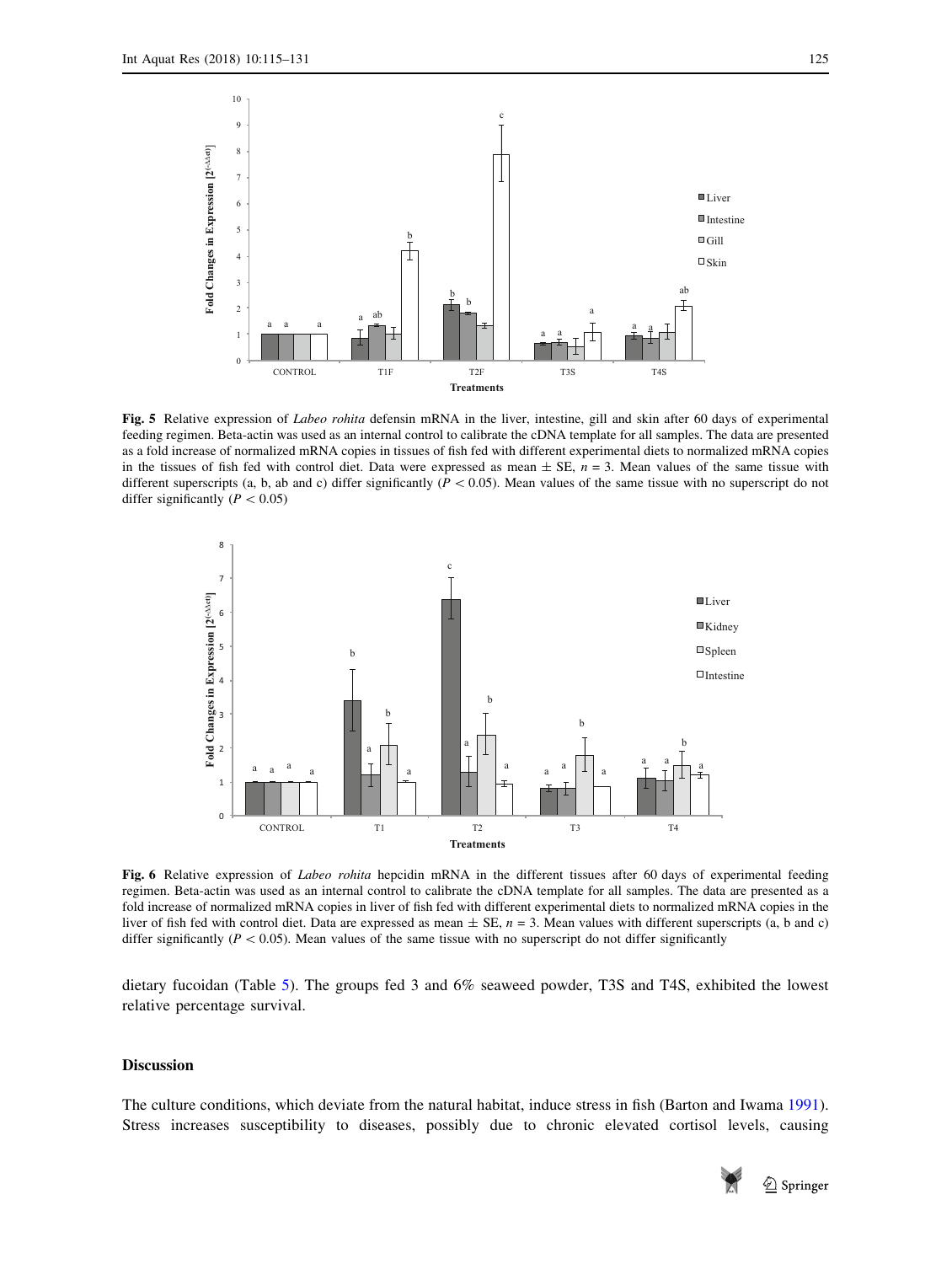| Treatments       | Percentage mortality    | Relative percentage of survival |
|------------------|-------------------------|---------------------------------|
| Control          | $55.55^{\rm a} \pm 6.4$ | $00.00 \pm 00.00$               |
| T <sub>1F</sub>  | $40.74^b \pm 3.7$       | $26.66^b \pm 6.66$              |
| T <sub>2F</sub>  | $29.63^{\circ} \pm 3.7$ | $46.66^{\circ} \pm 6.66$        |
| T <sub>3</sub> S | $50.00^a \pm 3.2$       | $10^a \pm 5.77$                 |
| T <sub>4</sub> S | $53.70^{\rm a} \pm 1.8$ | $3.33^a \pm 3.33$               |

<span id="page-11-0"></span>Table 5 Percentage mortality and relative percentage of survival of the different treatment groups after challenge with Aeromonas hydrophila at the end of the experimental trial of 60 days

Data of percentage mortality expressed as mean  $\pm$  SE ( $n = 3$ ). Relative percentage of survival compared against mean value of percentage mortality of control group (55.55%) which is assumed to be 100%. Mean values in the same column with different superscripts (a, b, c) differ significantly ( $P < 0.05$ )

immunosuppressive and catabolic actions (Refstie [1977\)](#page-15-0). Although the use of prophylactic or metaphylactic antibiotics is a logical approach to avoid infections, it suffers from certain inherent drawbacks (Hektoen et al. [1995](#page-14-0)). Immune system of fish can be stimulated through the diet either by providing certain dietary nutrients in excess than the requirements (Pohlenz et al. [2012](#page-15-0)) or by administration of certain immunostimulant nonnutritive ingredients (Rieder and Samuelsen [2012\)](#page-15-0). However, cost is the major deciding factor for including those ingredients in the feed. In the present study, emphasis was laid on the feasibility and cost effectiveness of the extraction process of fucoidan and the yield was calculated to be 5.6% in the crude extract. The yield of fucoidan varies widely depending upon the method of extraction employed and also the species of seaweeds (Ale et al. [2012](#page-13-0)). The present inexpensive method of alcohol water extraction does not involve the use of acid and can be employed for large-scale preparation of fucoidan-rich seaweed extract.

The effect of fucoidan-rich seaweed extract on growth performance of carps has not been studied yet. Fucoidan has shown significant increase in growth performance in aquatic animals (Traifalgar et al. [2010;](#page-15-0) Immanuel et al. [2012](#page-14-0); Tuller et al. [2014](#page-15-0); Prabu et al. [2016\)](#page-15-0). We found no significant difference in growth performance of the experimental groups. There are number of reports which suggested that fucoidan is a potential inhibitor of cellular division (Religa et al. [2000;](#page-15-0) Yoshimoto et al. [2015\)](#page-16-0) and cellular growth in various organisms (Aisa et al. [2004;](#page-13-0) Haneji et al. [2005;](#page-14-0) Maruyama et al. [2006](#page-15-0); Alekseyenko et al. [2007\)](#page-13-0). These studies indicate that fucoidan may not induce growth performance and hence support our findings. The growth promoting effect of fucoidan in some organisms may be an indirect effect through stress mitigation. However, it remains to be confirmed and needs further research.

The non-specific immune system of fish can respond to external factors (Tort et al. [2003](#page-15-0)) including dietary compounds (Magnadottir [2010\)](#page-15-0). Respiratory burst (NBT reduction) is an important component of the nonspecific immune system involved in the early eradication of pathogen (Bellavite [1988\)](#page-14-0). Respiratory burst activity in fish may be modulated through production of reactive oxygen species in response to immunostimulants (Liu et al. [2014\)](#page-15-0). Fucoidan-fed fish groups exhibited higher NBT reduction activity of the phagocytes compared to the control and the seaweed fed groups. This indicates that fucoidan boosts the immune system and health status of fish (Yang et al. [2014](#page-16-0); Prabu et al. [2016\)](#page-15-0). Phagocytic activity represents an immediate response carried out by the phagocytes to kill the pathogenic bacteria as a part of their defense mechanism (Neumann et al. [2001\)](#page-15-0). It is a key element in host defenses against bacterial infections (Kantari et al. [2008\)](#page-14-0). We found a dose-dependent increase in the phagocytic activity of the macrophages with the highest phagocytic activity observed in the 2% FRSE treatment, which has also been observed previously by El-Boshy et al. ([2014\)](#page-14-0). Lysozyme has a bactericidal effect by destroying cellular walls of bacteria. Lysozyme also stimulates phagocytic activity and participates in the regulation of immune cell differentiation and proliferation (Ghiasi et al. [2010\)](#page-14-0). The dietary FRSE at 2% dietary level could increase the lysozyme activity of the fish compared to the control groups. Serum lysozyme activity has been found to be responsive to dietary fucoidan (El-Boshy et al. [2014](#page-14-0); Prabu et al. [2016\)](#page-15-0). At 2% dietary FRSE, the A:G ratio in the serum of fish reduced significantly compared to the control. The results indicate that the non-specific immune parameters are stimulated by dietary fucoidan-rich seaweed extract in a dose-dependent manner. It will be interesting to study the possible level of inclusion of fucoidan in the diet of carps providing immunostimulation at the least cost.

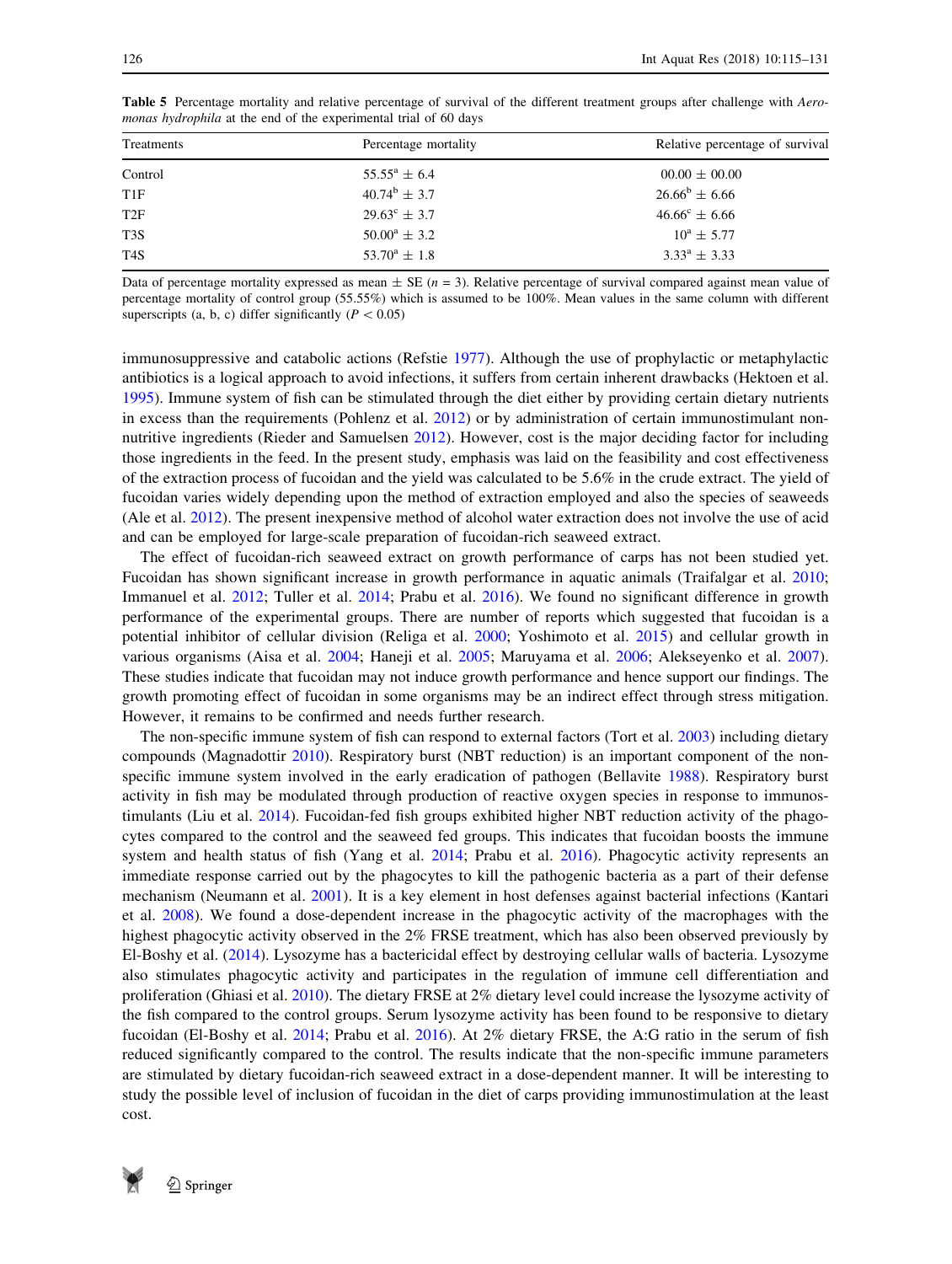Antimicrobial compounds are important components of the innate immune system and are crucial to host defense. Out of the 2159 antimicrobial peptides identified from animals, 114 have been isolated from fish (The Antimicrobial Peptide Database [2017\)](#page-15-0). Two antimicrobial peptides,  $\beta$ -defensin 1 and hepcidin were partially characterized from Labeo rohita with sequences of 148 and 269 bp, respectively. No study has been carried out to study the tissue level expression of antimicrobial peptides in response to feeding FRSE in fish. Antimicrobial peptides are the primitive components of the innate immune system, known to express in liver skin, gills and gut, (Marel et al. [2012](#page-15-0)) and act as the first line of defense against the bacterial pathogens. Therefore, expression study of the antimicrobial peptides in such tissues may provide significant information regarding the stimulation of peptide expression by immunostimulants and involvement in defense against bacterial pathogens. We found highest expression of  $\beta$ -defensin 1 in the skin, followed by the liver, whereas no significant upregulation was observed in the gill. The mechanism of immunostimulation by fucoidan in fish is not clearly known. However, the increased expression of  $\beta$ -defensin 1 in the skin may be explained on the basis of water-soluble nature of fucoidan and the possibility of interaction of fish with the pellets or with the leachate (Casadei et al. [2013](#page-14-0)). The expression of  $\beta$ -defensin 1 in the skin of fish has been induced by pathogenic challenge (Chen et al. [2013](#page-14-0)) as well as by immunostimulants in fish (Marel et al. [2012](#page-15-0)). Oral administration of FRSE had significant effect on the  $\beta$ -defensin 1 mRNA expression in the gut of the fish. The fish gut is a complex of endogenous probiotic bacteria, pathogenic bacteria, mucus, enzyme and bile secretions and the semidigested food. The endogenous probiotic bacteria and the gut mucosa prevent the colonization of the pathogenic bacteria and could also exert immunostimulatory effect on the gut-associated lymphoid system (Picchietti et al. [2007](#page-15-0)). Thus, the use of immunostimulant may alter the eubiosis of the gut or may stimulate the immune system. The effect of fucoidan on the gut microbiota of teleost fish has not been studied so far. Fucoidan is unique in the sense that it is an immunostimulant-possessing antibacterial property (Zapopozhets et al. [1995\)](#page-16-0). Indeed, it will be interesting to study the interaction of fucoidan on the gut microbiota and its effect on immune system of the fish. Besides  $\beta$ -defensin 1, hepcidin is another most studied antimicrobial peptide (Shi and Camus [2006](#page-15-0)) that has been established as an iron-regulating hormone. For the expression study of hepcidin, the liver tissue was chosen, as it is the main site of expression of hepcidin (Krause et al. [2000](#page-14-0)). The expression of hepcidin gene in the liver was upregulated almost 6.5 times on the 60th day by feeding 2% FRSE. Hepcidin expression has been found responsive in different fish species when challenged with lipopolysaccharides (Hirono et al. [2005](#page-14-0)) and pathogenic bacteria (Wang et al. [2009](#page-16-0)). Hepcidin also shows inhibiting effect on A. hydrophila (Cai et al. [2012](#page-14-0)). However, only a limited number of studies have sought to investigate the effect of dietary immunostimulants on the gene expression of hepcidin in teleost fishes (Skov et al. [2012](#page-15-0)).

A. hydrophila is a Gram-negative, rod-shaped bacteria with single flagellum. Antimicrobial peptides have been shown to be active against Gram-negative bacteria (Hsieh et al. [2010](#page-14-0)). The mechanisms of multiple antimicrobial peptides have been analyzed and a model, termed the Shai–Matsuzaki–Huang model, has been proposed in which cationic antimicrobial peptides may use their positive charge to bind to the surface anionic membrane components of bacterial cells (Zasloff [2002](#page-16-0)). This binding is suggested to result in the leakage of bacterial cellular components, thereby killing the bacterial cells. Higher expression of antimicrobial peptides was recorded in the skin, liver and the intestine of L. rohita. These tissues are known to be the portal of entry and predilection sites of A. hydrophila in the fish. Therefore, the reduced post-challenge mortality of the fucoidan-fed fish may be attributed to the protection provided by increased expression of antimicrobial peptides and also stimulation of innate immune system.

The activation of antimicrobial peptides gene expression in particular, and the non-specific immune system in general, by feeding sulphated polysaccharides (FRSE) is thought to be mediated primarily through their recognition by specific receptors. The interaction of immunostimulatory polysaccharides with cell receptors may trigger signaling pathways, ultimately leading to induction of gene transcription (Xu et al. [2014\)](#page-16-0). Therefore, it may be assumed that immunostimulatory action of fucoidan in the fish follows the same mechanism as other polysaccharides. However, at present, it remains to be confirmed and requires further research.

Seaweed powder is obtained from drying and pulverizing of the seaweed Sargassum wightii. The seaweed powder is the base material for the extraction of crude fucoidan. In the T3S and T4S group, seaweed powder was mixed with the feed at the rate 3 and 4%, respectively. Syad et al. ([2013\)](#page-15-0) found that Sargassum wightii has a fiber content of 17% dry weight and crude protein content of 1.4 mg/g dry weight. This means that the

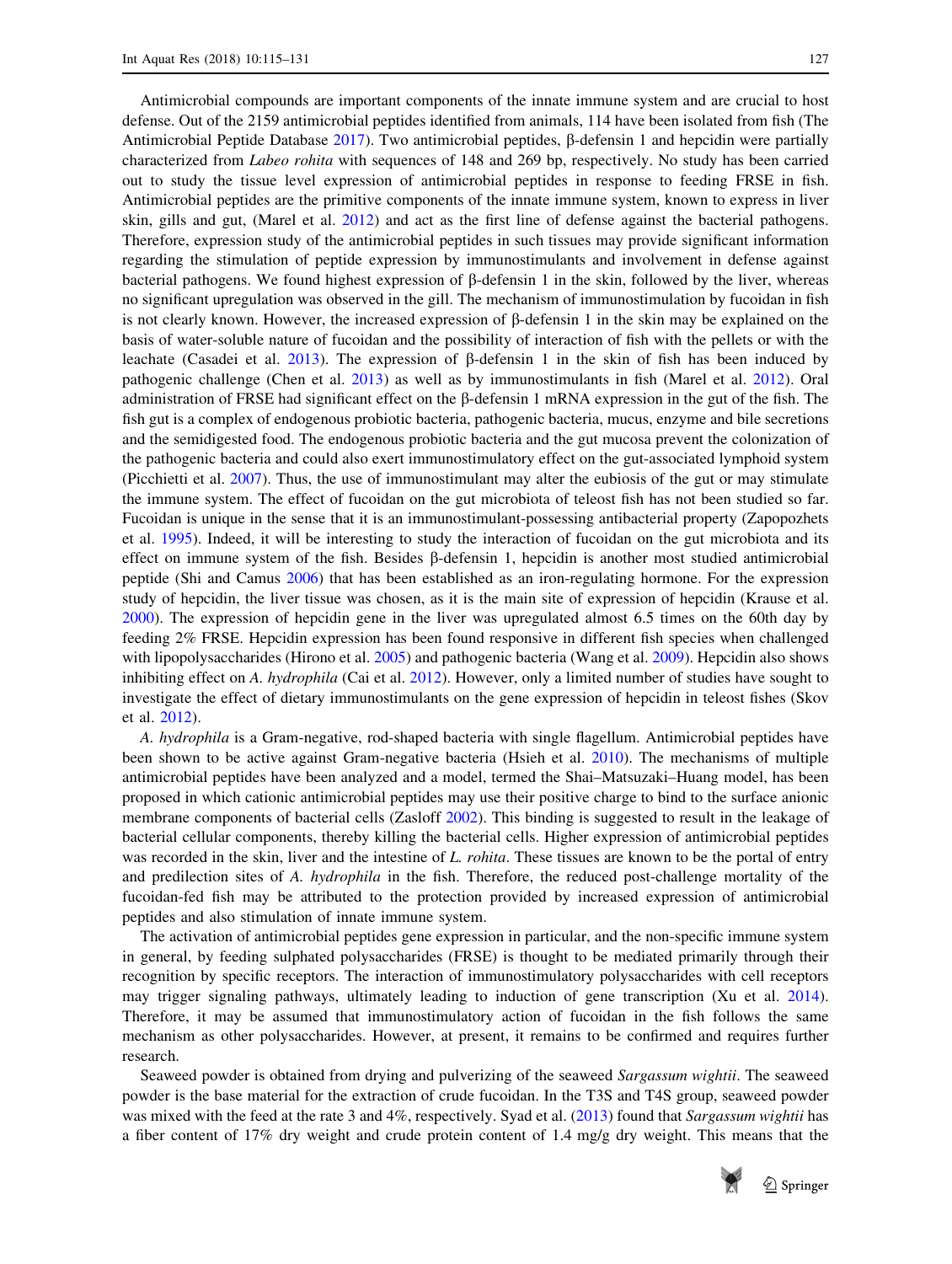<span id="page-13-0"></span>chance of any nutritional supplementation of the fish by feeding dry seaweed powder is very meager. Seaweed was included in T3S and T4S to evaluate any effect of dietary fucoidan from the seaweed powder on the fish. The growth performance and immune status and gene expression of antimicrobial peptides in these treatments had no significant difference from the control group. We observed that only fucoidan extracted from the seaweed powder has beneficial effect on fish immunity. Although there is considerable amount of fucoidan in T3S and T4S feeds coming from the seaweed powder, it is possible that seaweed bound fucoidan is in some inactive form and hence unable to incite any response in the fish.

#### **Conclusion**

Careful examination of the changes in genes expression and other immune parameters could reveal the processes that are involved in triggering the immune system of the fish by seaweed compounds. In the present study, we report characterization of two antimicrobial peptide genes  $\beta$ -defensin 1 and hepcidin with 148 and 269 bp, respectively, in L. rohita. Although there was no improvement in the growth of fish due to feeding fucoidan-rich seaweed extract, the expression of hepcidin was significantly upregulated in the liver. β-defensin 1 expression was also upregulated in the liver, skin and intestine. The non-specific immune parameters also showed response when the fish were fed with fucoidan rich seaweed extract. The post-challenge survival was highest in the FRSE fed groups. It concludes that fucoidan at the dietary level of 2% is a potential immunostimulant for L. rohita, although it does not have any growth promoting effect. The information generated through this study can be useful for designing studies on farmed fish to demonstrate the suitability of seaweed polysaccharides in preventive health care.

Acknowledgements The authors are grateful to Director, ICAR-Central Institute of Fisheries Education, Mumbai, India, for providing support and facilities to carry out this research. This work is dedicated to late Ms. Pooja Bhatt.

#### Compliance with ethical standards

Conflict of interest All authors report no conflict of interest.

Open Access This article is distributed under the terms of the Creative Commons Attribution 4.0 International License [\(http://](http://creativecommons.org/licenses/by/4.0/) [creativecommons.org/licenses/by/4.0/](http://creativecommons.org/licenses/by/4.0/)), which permits unrestricted use, distribution, and reproduction in any medium, provided you give appropriate credit to the original author(s) and the source, provide a link to the Creative Commons license, and indicate if changes were made.

#### **References**

- Aisa Y, Miyakawa Y, Nakazato T, Shibata H, Saito K, Ikeda Y, Kizaki M (2004) Fucoidan induces apoptosis of human HS-Sultan cells accompanied by activation of caspase-3 and down-regulation of ERK pathways. Am J Hematol 78:7–14. [https://doi.org/](https://doi.org/10.1002/ajh.20182) [10.1002/ajh.20182](https://doi.org/10.1002/ajh.20182)
- Ale MT, Mikkelsen JD, Meyer AS (2012) Designed optimization of a single-step extraction of fucose-containing sulfated polysaccharides from Sargassum sp. J Appl Phycol 24:715–723. <https://doi.org/10.1007/s10811-011-9690-3>
- Alekseyenko TV, Zhanayeva SY, Venediktova AA, Zvyagintseva TN, Kuznetsova TA, Besednova NN, Korolenko TA (2007) Antitumor and antimetastatic activity of fucoidan, a sulfated polysaccharide isolated from the Okhotsk sea Fucus evanescens brown alga. Bull Exp Biol Med 143:730–732. <https://doi.org/10.1007/s10517-007-0226-4>
- Álvarez CA, Guzmán F, Cárdenas C, Marshall SH, Mercado L (2014) Antimicrobial activity of trout hepcidin. Fish Shellfish Immunol 41:93–101. <https://doi.org/10.1016/j.fsi.2014.04.013>
- Amend DF (1981) Potency testing of fish vaccines. In: Anderson DP, Hennessen H (eds) Fish biologies: serodiagnostics and vaccines, vol 49. Development in biological standardization. Karger, Basel, pp 447–454
- Anderson DP, Siwicki AK (1995) Basic haematology and serology for fish health programmes. In: Shharif M, Arthur JR, Subashinge RP (eds) Diseases in Asian aquaculture II. Fish Health Section, Asian Fisheries Society, Manilla, pp 185–202
- Angulo FJ, Nargund VN, Chiller TC (2004) Evidence of an association between use of anti-microbial agents in food animals and anti-microbial resistance among bacteria isolated from humans and the human health consequences of such resistance. J Vet Med 51:374–379. <https://doi.org/10.1111/j.1439-0450.2004.00789.x>
- Arunkumar K, Selvapalam N, Rengasamy R (2005) The antibacterial compound sulphoglycerolipid 1-0 palmitoyl-3-0(6'-sulphoa-quinovopyranosyl)-glycerol from Sargassum wightii Greville (Phaeophyceae). Bot Mar 48:441–445. [https://doi.org/10.](https://doi.org/10.1515/bot.2005.058) [1515/bot.2005.058](https://doi.org/10.1515/bot.2005.058)

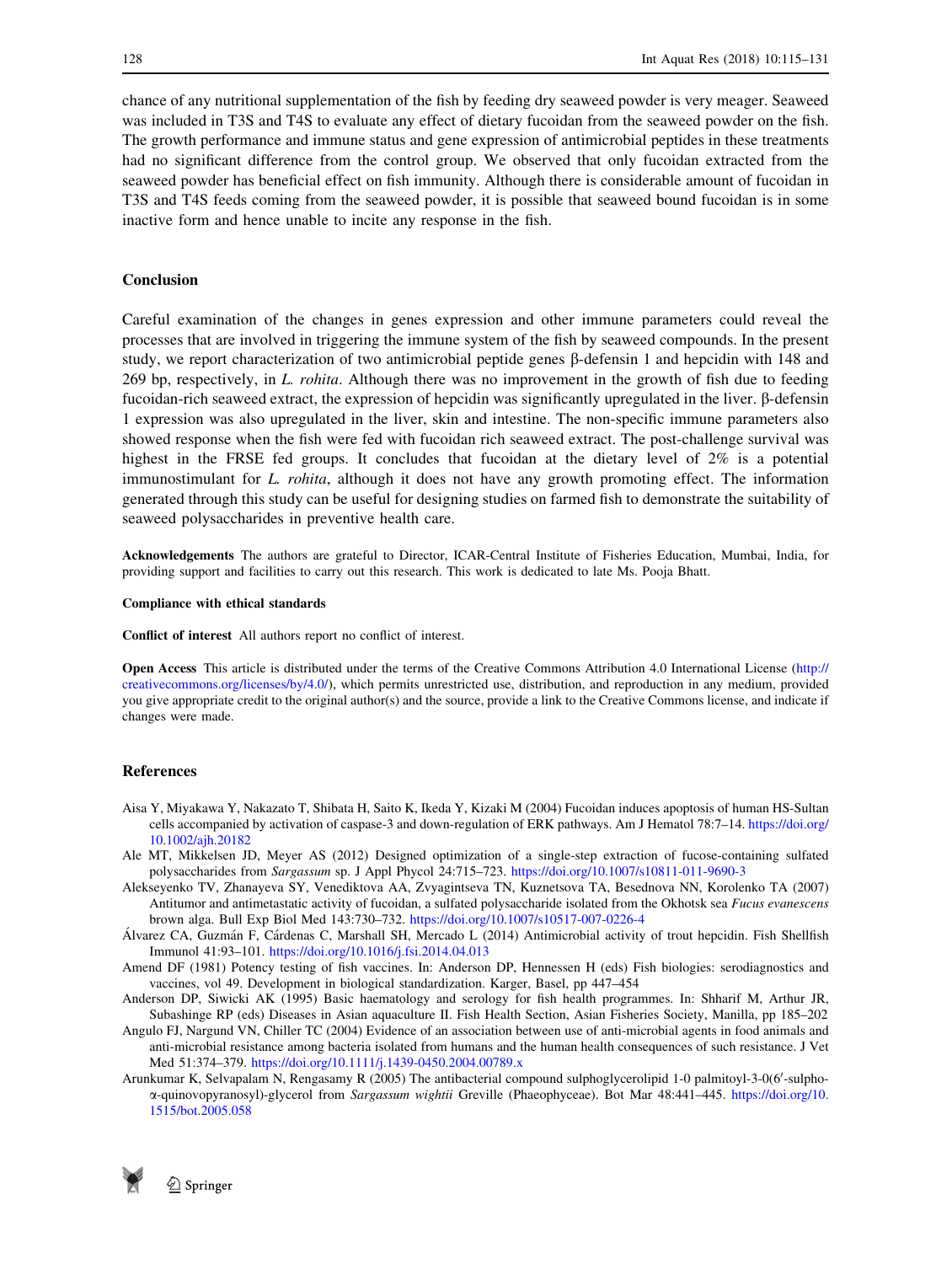- <span id="page-14-0"></span>Barton BA, Iwama GK (1991) Physiological changes in fish from stress in aquaculture with emphasis on the response and effects of corticosteroids. Annu Rev Fish Dis 1:3–26. [https://doi.org/10.1016/0959-8030\(91\)90019-G](https://doi.org/10.1016/0959-8030(91)90019-G)
- Bellavite P (1988) The superoxide-forming enzymatic system of phagocytes. Free Radic Biol Med 4:225–261. [https://doi.org/10.](https://doi.org/10.1016/0891-5849(88)90044-5) [1016/0891-5849\(88\)90044-5](https://doi.org/10.1016/0891-5849(88)90044-5)
- Cai L, Cai JJ, Liu HP, Fan DQ, Peng H, Wang KJ (2012) Recombinant medaka (Oryzias melastigmus) pro-hepcidin: multifunctional characterization. Comp Biochem Physiol B 161:140–147. <https://doi.org/10.1016/j.cbpb.2011.10.006>
- Camus AC, Durborow RM, Hemstreet WG, Thune RL, Hawke JP (1998) Aeromonas bacterial infections-motile aeromonad septicemia. SRAC Publ 478:1–4
- Casadei E, Bird S, Vecino JLG, Wadsworth S, Secombes CJ (2013) The effect of peptidoglycan enriched diets on antimicrobial peptide gene expression in rainbow trout (Oncorhynchus mykiss). Fish Shellfish Immunol 34:529–537. [https://doi.org/10.](https://doi.org/10.1016/j.fsi.2012.11.027) [1016/j.fsi.2012.11.027](https://doi.org/10.1016/j.fsi.2012.11.027)
- Chen Y, Zhao H, Zhang X, Luo H, Xue X, Li Z, Yao B (2013) Identification, expression and bioactivity of Paramisgurnus dabryanus b-defensin that might be involved in immune defense against bacterial infection. Fish Shellfish Immunol 35:399–406. <https://doi.org/10.1016/j.fsi.2013.04.049>
- Chotigeat W, Tongsupa S, Supamataya K, Phongdara A (2004) Effect of fucoidan on disease resistance of black tiger shrimp. Aquaculture 233:23–30. <https://doi.org/10.1016/j.aquaculture.2003.09.025>
- Cuesta A, Meseguer J, Esteban MA (2011) Molecular and functional characterization of the gilthead seabream beta-defensin demonstrate its chemotactic and antimicrobial activity. Mol Immunol 48:1432–1438. [https://doi.org/10.1016/j.molimm.2011.](https://doi.org/10.1016/j.molimm.2011.03.022) [03.022](https://doi.org/10.1016/j.molimm.2011.03.022)
- Defoirdt T, Sorgeloos P, Bossier P (2011) Alternatives to antibiotics for the control of bacterial disease in aquaculture. Curr Opin Microbiol 14:251–258. <https://doi.org/10.1016/j.mib.2011.03.004>
- Deivasigamani B, Subramanian V (2016) Applications of immunostimulants in aquaculture: a review. Int J Curr Microbiol App Sci 5:447–453
- Doumas BT, Watson W, Biggs HG (1971) Albumin standards and measurement of serum albumin with bromocresol green. Clin Chim Acta 31:87–96
- Dubois M, Gilles KA, Hamilton JK, Rebers PA, Smith F (1956) Colorimetric method for determination of sugars and related substances. Anal Chem 28:350–356. <https://doi.org/10.1021/ac60111a01>
- El-Boshy M, El-Ashram A, Risha E, Abdelhamid F, Zahran E, Gab-Alla A (2014) Dietary fucoidan enhance the non-specific immune response and disease resistance in African catfish, *Clarias gariepinus*, immunosuppressed by cadmium chloride. Vet Immunol Immunopathol 15:168–173. <https://doi.org/10.1016/j.vetimm.2014.10.001>
- Falco A, Chico V, Marroqui L, Perez L, Coll JM, Estepa A (2008) Expression and antiviral activity of a beta-defensin-like peptide identified in the rainbow trout (Oncorhynchus mykiss) EST sequences. Mol Immunol 45:757–765. [https://doi.org/10.1016/j.](https://doi.org/10.1016/j.molimm.2007.06.358) [molimm.2007.06.358](https://doi.org/10.1016/j.molimm.2007.06.358)
- Ghiasi F, Mirzargar SS, Badakhshan H, Shamsi S (2010) Effects of low concentration of cadmium on the level of lysozyme in serum, leukocyte count and phagocytic index in Cyprinus carpio under the wintering conditions. J Fish Aquat Sci 5:113–119. <https://doi.org/10.3923/jfas.2010.113.119>
- Gong L, Wang H, Deng L (2014) Molecular characterization, phylogeny and expression of a hepcidin gene in the blotched snakehead Channa maculate. Dev Comp Immunol 44:1–11. <https://doi.org/10.1016/j.dci.2013.11.007>
- Hamilton MA, Russo RC, Thurston RV (1977) Trimmed Spearman-Karber method for estimating median lethal concentrations in toxicity bioassays. Environ Sci Technol 11:714–719. <https://doi.org/10.1021/es60130a004>
- Haneji K, Matsuda T, Tomita M, Kawakami H, Ohshiro K, Uchihara J, Masuda M, Takasu N, Tanaka Y, Ohta T, Mori N (2005) Fucoidan extracted from Cladosiphon okamuranus Tokida induces apoptosis of human T-cell leukemia virus type 1-infected T-cell lines and primary adult T-cell leukemia cells. Nutr Cancer 52:189–201. [https://doi.org/10.1207/s15327914nc5202\\_9](https://doi.org/10.1207/s15327914nc5202_9)
- Hektoen H, Berge JA, Hormazabal V, Yndestad M (1995) Persistence of antibacterial agents in marine sediments. Aquaculture 133:175–184. [https://doi.org/10.1016/0044-8486\(94\)00310-K](https://doi.org/10.1016/0044-8486(94)00310-K)
- Hirono I, Hwang JY, Ono Y, Kurobe T, Ohira T, Nozaki R, Aoki T (2005) Two different types of hepcidins from the Japanese flounder Paralichthys olivaceus. FEBS J 272:5257–5264. <https://doi.org/10.1111/j.1742-4658.2005.04922.x>
- Hsieh JC, Pan CY, Chen JY (2010) Tilapia hepcidin (TH)2-3 as a transgene in transgenic fish enhances resistance to Vibrio vulnificus infection and causes variations in immune-related genes after infection by different bacterial species. Fish Shellfish Immunol 29:430–439. <https://doi.org/10.1016/j.fsi.2010.05.001>
- Huys G, Rhodes G, McGann P, Denys R, Pickup R, Hiney M, Smith P, Swings J (2000) Characterization of oxytetracyclineresistant heterotrophic bacteria originating from hospital and freshwater fish farm environments in England and Ireland. Syst Appl Microbiol 23:599–606. [https://doi.org/10.1016/S0723-2020\(00\)80036-3](https://doi.org/10.1016/S0723-2020(00)80036-3)
- Immanuel G, Sivagnanavelmurugan M, Marudhupandi T, Radhakrishnan S, Palavesama A (2012) The effect of fucoidan from brown seaweed Sargassum wightii on WSSV resistance and immune activity in shrimp Penaeus monodon. Fish Shellfish Immunol 32:551–564. <https://doi.org/10.1016/j.fsi.2012.01.003>
- Kantari C, Pederzoli-Ribeil M, Witko-Sarsat V (2008) The role of neutrophils and monocytes in innate immunity. Contrib Microbiol 15:118–146
- Kitikiew S, Chen J, Putra D, Lin Y, Yeh S, Liou C (2013) Fucoidan effectively provokes the innate immunity of white shrimp Litopenaeus vannamei and its resistance against experimental Vibrio alginolyticus infection. Fish Shellfish Immunol 34:280–290. <https://doi.org/10.1016/j.fsi.2012.11.016>
- Krause A, Neitz S, Magert HJ, Schulz A, Forssmann WG, Schulz-Knappe P, Adermann K (2000) LEAP-1, a novel highly disulfide-bonded human peptide, exhibits antimicrobial activity. FEBS Lett 480:147–150. [https://doi.org/10.1016/S0014-](https://doi.org/10.1016/S0014-5793(00)01920-7) [5793\(00\)01920-7](https://doi.org/10.1016/S0014-5793(00)01920-7)

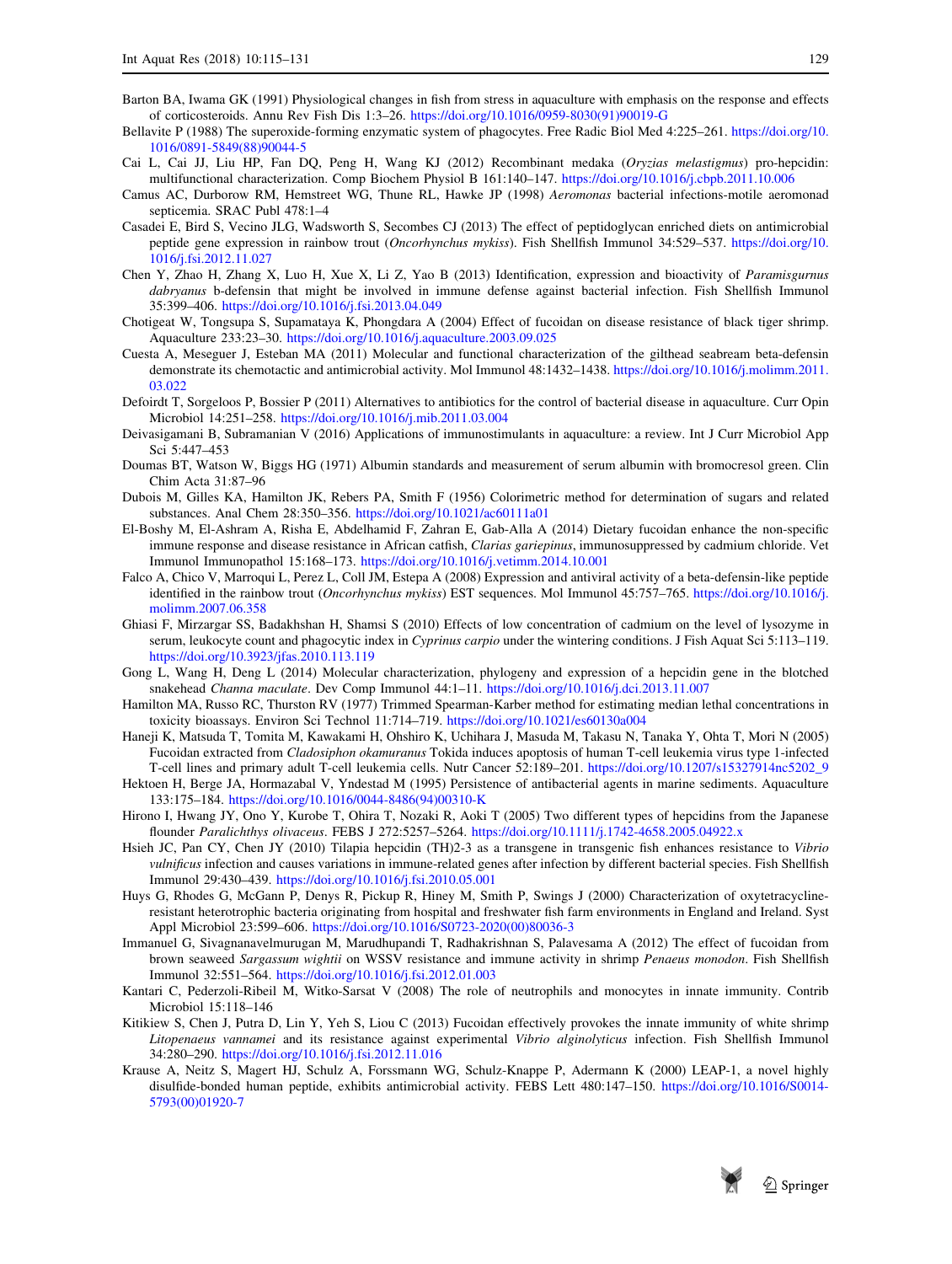- <span id="page-15-0"></span>Liu L, Zhou Y, Zhao X, Wang H, Wang L, Yuan G, Asim M, Wang W, Zeng L, Liu X, Lin L (2014) Oligochitosan stimulated phagocytic activity of macrophages from blunt snout bream (Megalobrama amblycephala) associated with respiratory burst coupled with nitric oxide production. Dev Comp Immunol 47:17–24. <https://doi.org/10.1016/j.dci.2014.06.005>
- Livak KJ, Schmittgen TD (2001) Analysis of relative gene expression data using real-time quantitative PCR and the  $2^{-\Delta\Delta C_T}$ method. Methods 25:402–408. <https://doi.org/10.1006/meth.2001.1262>
- Magnadottir B (2010) Immunological control of fish diseases. J Mar Biotechnol 12:361–379. [https://doi.org/10.1007/s10126-010-](https://doi.org/10.1007/s10126-010-9279-x) [9279-x](https://doi.org/10.1007/s10126-010-9279-x)
- Marel M, Adamek M, Gonzalez S, Frost P, Rombout J, Wiegertjes G, Savelkoul H, Steinhagen D (2012) Molecular cloning and expression of two defensin and two mucin genes in common carp (Cyprinus carpio L.) and their up-regulation after  $\beta$ -glucan feeding. Fish Shellfish Immunol 32:494–501. <https://doi.org/10.1016/j.fsi.2011.12.008>
- Maruyama H, Tamauchib H, Iizuka M, Nakano T (2006) The role of NK cells in antitumor activity of dietary fucoidan from Undaria pinnatifida Sporophylls (Mekabu). Planta Med 72:1415–1417. <https://doi.org/10.1055/s-2006-951703>
- Neumann NF, Stafford JL, Barreda D, Ainsworth AJ, Belosevic M (2001) Antimicrobial mechanisms of fish phagocytes and their role in host defense. Dev Comp Immunol 25:807–825. [https://doi.org/10.1016/S0145-305X\(01\)00037-4](https://doi.org/10.1016/S0145-305X(01)00037-4)
- Picchietti S, Mazzini M, Taddei AR, Renna R, Fausto AM, Mulero V, Carnevali O, Cresci A, Abelli L (2007) Effects of administration of probiotic strains on GALT of larval gilthead seabream: immunohistochemical and ultrastructural studies. Fish Shellfish Immunol 22:57–67. <https://doi.org/10.1016/j.fsi.2006.03.009>
- Plumb JA (1999) Overview of warm water fish diseases. J Appl Aquac 2:1–10. [https://doi.org/10.1300/J028v09n02\\_01](https://doi.org/10.1300/J028v09n02_01)
- Pohlenz C, Buentello A, Mwangi W, Gatlin DM (2012) Arginine and glutamine supplementation to culture media improves the performance of various channel catfish immune cells. Fish Shellfish Immunol 32:762–768. [https://doi.org/10.1016/j.fsi.2012.](https://doi.org/10.1016/j.fsi.2012.01.029) [01.029](https://doi.org/10.1016/j.fsi.2012.01.029)
- Poobalane S, Thompson KD, Diab A, Ardó L, Jeney G, Adams A (2008) Protein expression by Aeromonas hydrophila during growth in vitro and in vivo. Microb Pathog 45:60–69. <https://doi.org/10.1016/j.micpath.2008.03.001>
- Prabu DL, Sahu NP, Pal AK, Dasgupta S, Narendra A (2016) Immunomodulation and interferon gamma gene expression in sutchi cat fish, Pangasianodon hypophthalmus: effect of dietary fucoidan rich seaweed extract (FRSE) on pre and post-challenge period. Aquac Res 47:199–218. <https://doi.org/10.1111/are.12482>
- Refstie T (1977) Effect of density on growth and survival of rainbow trout. Aquaculture 11:329–334. [https://doi.org/10.1016/](https://doi.org/10.1016/0044-8486(77)90082-5) [0044-8486\(77\)90082-5](https://doi.org/10.1016/0044-8486(77)90082-5)
- Reinhold JG (1953) Manual determination of serum total protein, albumin and globulin fraction by Biuret method. In: Reiner M (ed) Standard method of clinical chemistry. Academic Press, New York, p 88
- Religa P, Kazi M, Thyberg J, Gaciong Z, Swedenborg J, Hedin U (2000) Fucoidan inhibits smooth muscle cell proliferation and reduces mitogen-activated protein kinase activity. Eur J Vasc Endovasc Surg 20:419–426. [https://doi.org/10.1053/ejvs.2000.](https://doi.org/10.1053/ejvs.2000.1220) [1220](https://doi.org/10.1053/ejvs.2000.1220)

Rieder A, Samuelsen AB (2012) Do cereal mixed-linked beta-glucans possess immune-modulating activities? Mol Nutr Food Res 56:536–547. <https://doi.org/10.1002/mnfr.201100723>

- Robar N, Burness G, Murray DL (2010) Tropics, trophics and taxonomy: the determinants of parasite-associated host mortality. Oikos 119:1273–1280. <https://doi.org/10.1111/j.1600-0706.2009.18292.x>
- Roberts RJ (1993) Motile aeromonad septicaemia. In: Inglis V, Roberts RJ, Bromage NR (eds) Bacterial diseases of fish. Blackwell Scientific Publications, London, pp 143–157
- Sahu I, Das BK, Marhual N, Samanta M, Mishra BK, Eknath AE (2011) Toxicity of crude extracellular products of Aeromonas hydrophila on Rohu, Labeo rohita (Ham.). Indian J Microbiol 51:515–520
- Sankaran K, Gurnani S (1972) On the variation in the catalytic activity of lysozyme in fishes. Indian J Biochem Biophys 9:162–165
- Secombes CJ (1990) Isolation of salmonid macrophages and analysis of their killing activity. In: Stolen JS, Anderson DP, Robertson BS, van Muiswinkel WB (eds) Techniques in fish immunology. SOS Publications, Fair Haven, pp 137–154
- Shi J, Camus AC (2006) Hepcidins in amphibians and fishes: antimicrobial peptides or iron-regulatory hormones? Dev Comp Immunol 30:746–755. <https://doi.org/10.1016/j.dci.2005.10.009>
- Skov J, Kania PW, Holten-Andersen L, Fouz B, Buchmann K (2012) Immunomodulatory effects of dietary  $\beta$ -1,3-glucan from Euglena gracilis in rainbow trout (Oncorhynchus mykiss) immersion vaccinated against Yersinia ruckeri. Fish Shellfish Immunol 33:111–120. <https://doi.org/10.1016/j.fsi.2012.04.009>
- Smith VJ, Desbois AP, Dyrynda EA (2010) Conventional and unconventional antimicrobials from fish, marine invertebrates and micro-algae. Mar Drugs 8:1213–1262. <https://doi.org/10.3390/md8041213>
- Sørum H (2006) Antimicrobial drug resistance in fish pathogens. In: Aarestrup FM (ed) Antimicrobial resistance in bacteria of animal origin. American Society for Microbiology Press, Washington, DC, pp 213–238
- Syad AN, Shunmugiah KP, Kasi PD (2013) Seaweeds as nutritional supplements: analysis of nutritional profile, physicochemical properties and proximate composition of G. acerosa and S. wightii. Biomed Prev Nutr 3:139–144
- The Antimicrobial Peptide Database (2017). <http://aps.unmc.edu/AP/main.php>. Accessed 27 Dec 2017
- Tort L, Balasch JC, Mackenzie S (2003) Fish immune system. A crossroads between innate and adaptive responses. Immunologia 22:277–286. <http://www.inmunologia.org/Upload/Articles/6/0/602.pdf>
- Traifalgar RF, Kira H, Tung HT, Michael FR, Lainig A, Yokoyama S, Ishikawa M, Koshio S, Serrano AE, Corre V (2010) Influence of dietary fucoidan supplementation on growth and immunological response of juvenile Marsupenaeus japonicas. J World Aquac Soc 41:235–244. <https://doi.org/10.1111/are.12029>
- Tuller J, Santis CD, Jerry DR (2014) Dietary influence of Fucoidan supplementation on growth of Lates calcarifer (Bloch). Aquac Res 45:749–754. <https://doi.org/10.1111/are.12029>